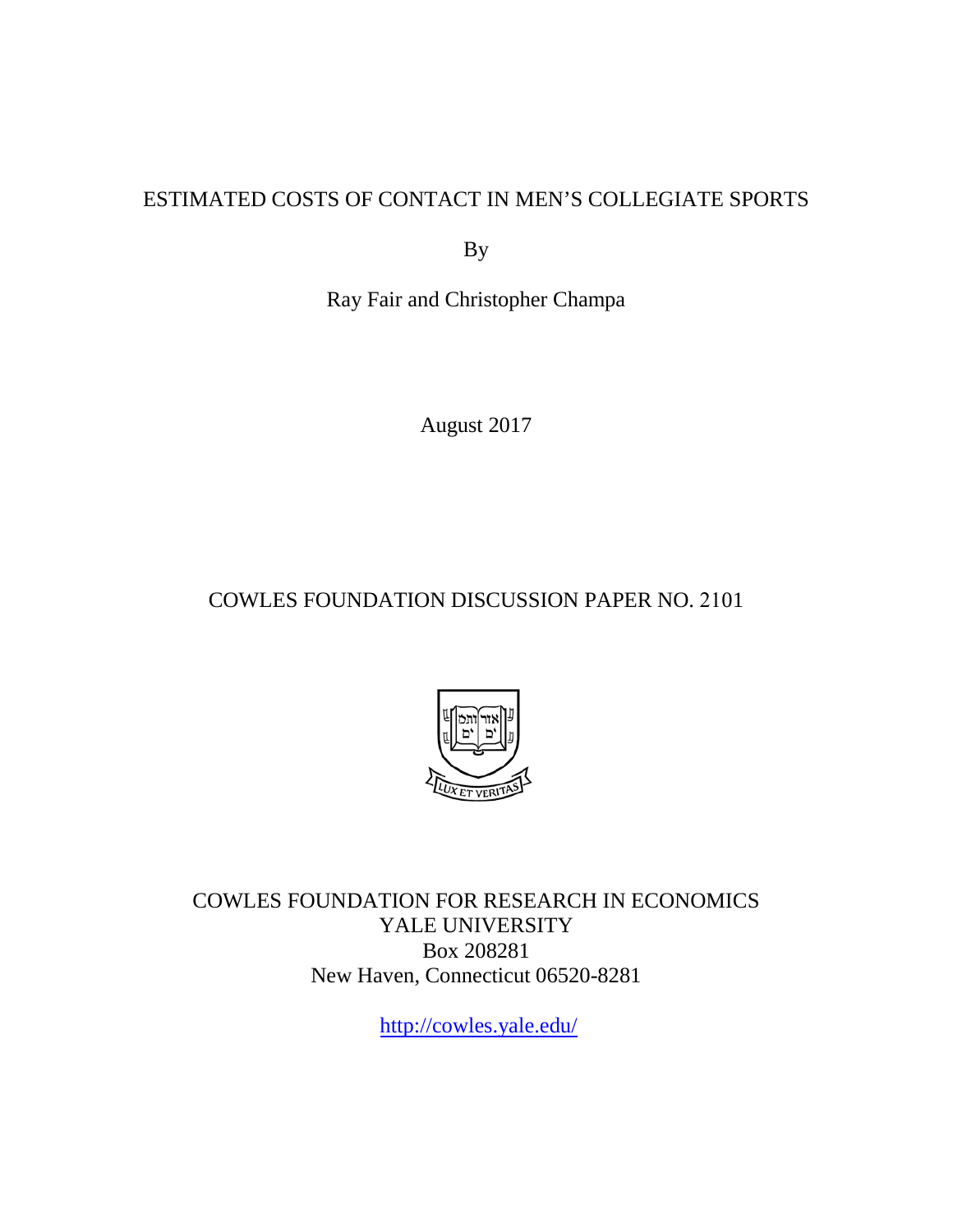# Estimated Costs of Contact in Men's Collegiate Sports

Ray C. Fair<sup>∗</sup> and Christopher Champa†‡

### August 2017

### Abstract

Injury rates in twelve U.S. men's collegiate sports are examined in this paper. The twelve sports ranked by overall injury rate are wrestling, football, ice hockey, soccer, basketball, lacrosse, tennis, baseball, indoor track, cross country, outdoor track, and swimming. The first six sports will be called "contact" sports, and the next five will be called "non-contact." Swimming is treated separately because it has many fewer injuries. Injury rates in the contact sports are considerably higher than they are in the non-contact sports and they are on average more severe. Estimates are presented of the injury savings that would result if the contact sports were changed to have injury rates similar to the rates in the non-contact sports. The estimated savings are 49,600 fewer injuries per year and 5,990 fewer injury years per year. The estimated dollar value of these savings is between about 0.5 and 1.5 billion per year. About half of this is from football. Section 7 speculates on how the contact sports might be changed to have their injury rates be similar to those in the non-contact sports.

<sup>∗</sup>Cowles Foundation, Department of Economics, Yale University, New Haven, CT 06520-8281. e-mail: ray.fair@yale.edu; website: *fairmodel.econ.yale.edu*.

<sup>†</sup>Undergraduate, Yale University.

<sup>‡</sup>We are indebted to Jason Galtonde for considerable research assistance. Were it not for his time constraints, Jason would be a coauthor on this paper. We are also indebted to Emily Oster, Sharon Oster, and Jesse Shapiro for helpful comments.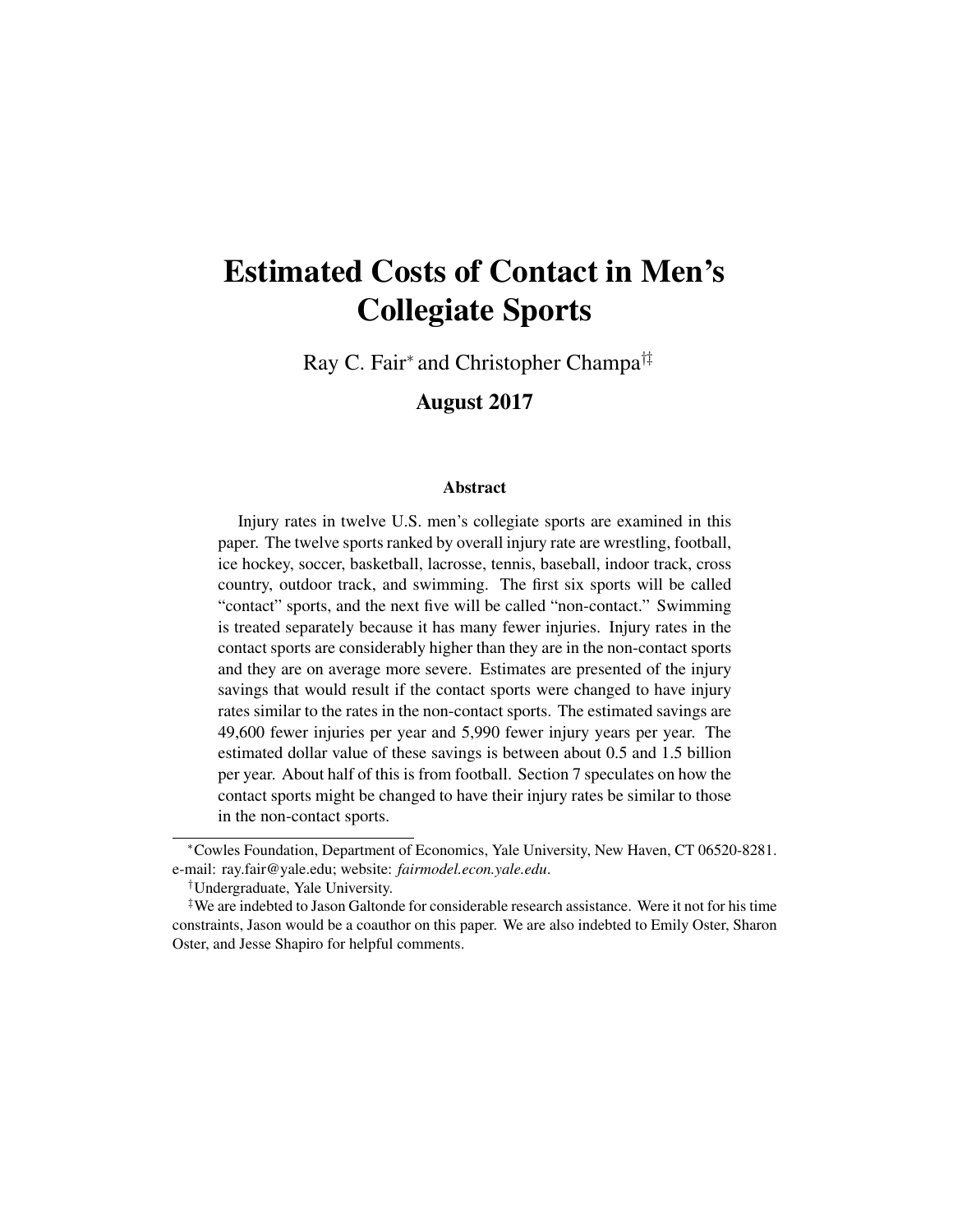## 1 Introduction

Injury rates in men's collegiate sports are examined in this paper for the 2009/2010– 2013/2014 period using data from the National Collegiate Athletic Association Injury Surveillance Program (NCAA-ISP)—the Datalys data.<sup>1</sup> Data are available for the three college divisions, twelve sports, and 1,085 specific injury classifications. The specific injury classifications are also aggregated into 50 group classifications. Data are also available for the number of days lost due to the injury and whether the injury required surgery. In this paper four injury types, based on 15 injury group classifications, are examined. These are discussed in Section 3.

The paper examines the differences in injury experiences among the sports. The twelve sports ranked by overall injury rate are wrestling, football, ice hockey, soccer, basketball, lacrosse, tennis, baseball, indoor track, cross country, outdoor track, and swimming. The differences can be compared across the four types of injuries, the three college divisions, and the five academic years. The first six sports will be called "contact" sports. Basketball is not necessarily a contact sport, but its injury rate is close to the rate for soccer and greater than the rate for lacrosse, and so it has been put in the category of a contact sport. The other six sports except for swimming have been put in a "non-contact" category. Swimming is an outlier in that it has relatively few injuries.

After examining the injury rates, the paper then considers how many injuries would be saved if the contact sports were changed to have injury rates the same as those for the non-contact sports category. Dollar values (in 2015 dollars) are estimated for the injury savings. The estimated savings are 49,600 fewer injuries per year and 5,990 fewer injury years per year. The estimated dollar value of these savings is between about 0.5 and 1.5 billion per year. About half of this is from football.

<sup>&</sup>lt;sup>1</sup>These data are created, compiled, or produced by the Datalys Center for Sports Injury Research and Prevention, Inc. on behalf of the National Collegiate Athletic Association.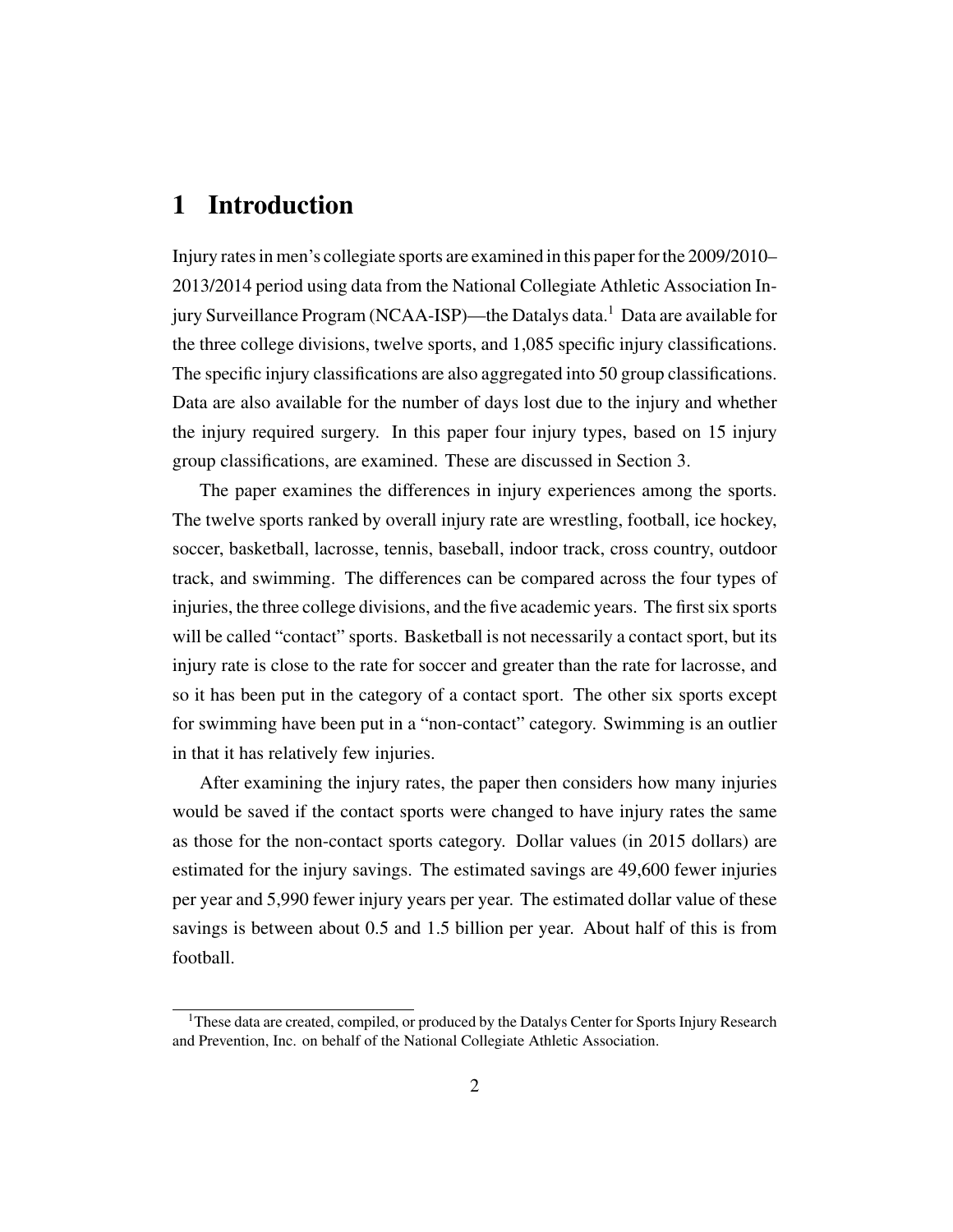Section 2 reviews the literature, and Section 3 discusses the data. The injury rates are examined in Section 4. The injury savings are estimated in Section 5, and dollar values are put on these estimates in Section 6. Section 7 speculates on how the contact sports might be changed to make them non-contact. Wrestling would have to be eliminated, but modifications seem possible for the other sports.

## 2 Literature

Many of the previous studies that have used the Datalys data have focused on specific sports or injuries. One approach is to fix a sport and determine the breakdown of injuries incurred while playing this sport. Roos et al. (2016) analyze all injuries reported in men's and women's soccer. They compare injury rates per athletic exposure between genders, and they characterize the quality of these injuries. Kerr et al. (2016) examine cross country injuries, comparing, among other things, injury rates across genders. Lynall et al. (2015) examine tennis injuries.

Another approach is to fix a particular injury and analyze its distribution across sports. Hibberd et al. (2016) and Dalton et al. (2015) examine acromioclavicular joint sprain. Some studies fix a particular sport and injury. Dalton et al. (2016) examine hip/groin injuries in ice hockey. Gardner (2015) examines head, face, and eye injuries in women's field hockey. Lynall et al. (2016) find that concussive injuries division I football games occur more frequently at higher altitudes.

McAllister et al. (2012), not using Datalys data, examine the difference in the quantity of head impacts and subsequent cognitive effects between collegiate contact sports (football and ice hockey) and non-contact sports (rowing, track, and skiing). They used accelerometer data for a single season, finding that there was no significant difference in performance across the different sports in most cognitive tests. They did find, however, that in the contact sports the players averaged over 400 hits above the 14.4g threshold in the season, which could have longer term consequences. Using a longer time horizon, Montenigro et al. (2016) found that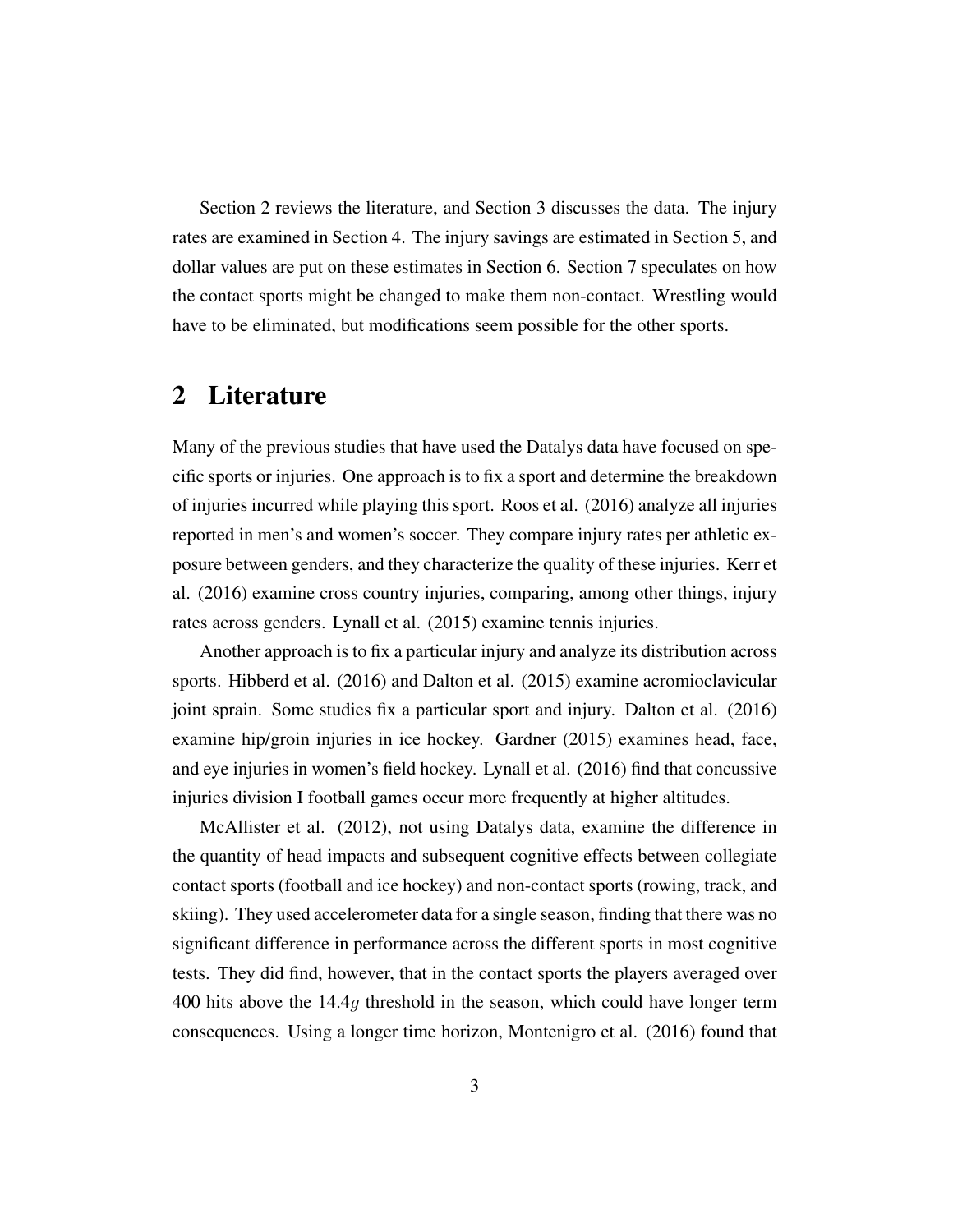the estimated number of hits sustained by football players in college and high school, found through surveys and published accelerometer data, strongly predicts emotional and mental issues in later life. Their cumulative head impact index had more explanatory power than just concussive history in a probit model. This suggests that cumulative hits may be important in long-term health.

This study provides a broader comparison across injuries and sports than has been done so far, and it incorporates economic cost into the analysis. Note, however, that the Datalys data cover only short-term injury costs. There is a growing literature examining potential long-term health consequences of competing in contact sports, such as Montnigro et al. (2016), but this is a question beyond the scope of the Datalys data.

### 3 Data

The NCAA-ISP data are created from a sample of schools. Each participating school reports injury information to the NCAA. As discussed below, multiplication factors are used to blow the sample values up to national totals.

The NCAA-ISP data contain two files. The first file documents athletic exposures. An exposure is defined as "a practice or competition in which a studentathlete was exposed to the possibility of athletic injury, regardless of the time associated with the participation." In the file each "exposure" is one observation, with a unique identifier key and the number of athletes who participated in the session. An exposure is thus a record of a practice or competition. If one observation in the file records, say, 20 athletes participating in the session, that observation actually codes for 20 total athlete exposures. For each observation there are codes for the sport, the college division, and the academic year. There are 12 sports, three college divisions, and five academic years. The data are for men only.

The second file documents injuries. One observation records a single injury. Included in each observation are codes for the specific injury classification, the 50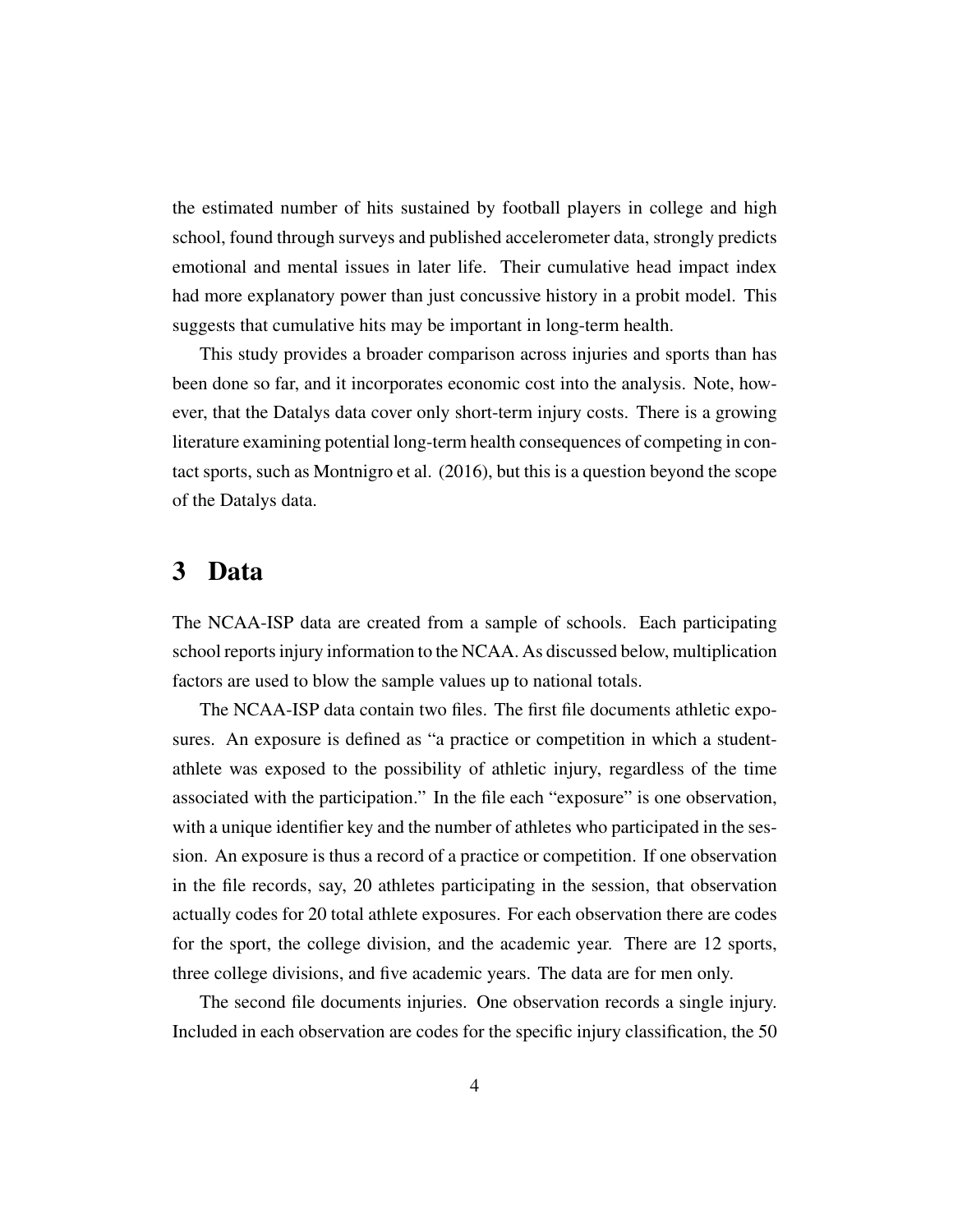group injury classification, the year, the sport, the division, the number of days lost, whether or not the injury required surgery, and various other data.

For a given injury classification, the injury rate is the number of injuries divided by the number of exposures. Rates are calculated by simply counting the total number of athlete-exposures for a certain sport, division, and year, counting the number of injuries of a particular classification in the same sport, division, and year, and dividing the two. For any given sport, division, and year, the number of exposures will always be the same. Rates only differ because the number of injuries differs, not because the number of exposures differs.

The aggregation of the injuries into four types is presented in Table 1. Fifteen of the 50 injury group classifications have been used. The four types are roughly: concussions, bone injuries, tear injuries, and muscle injuries. Other injury groups were deemed too rare or too mild to warrant consideration. The injury rate for all injuries, all sports, all divisions, and all years is 6.42 per 1000 exposures. This compares to 4.92 per 1000 for only the four injury types in this analysis.

Also included with the NCAA-ISP data are multiplication factors to convert the sample values to national totals. Each observation in both files includes a weight, which varies by sport, division, and year. For example, the weight for division I men's baseball for the 2009/2010 academic year is 111.11. This means that each exposure or injury in the sample is assumed to be 111.11 exposures or injuries at the national level. The multiplication factors are computed by a simple formula: for each sport, division, and year, the weight is just the number of sponsoring schools divided by the number of schools participating in the ISP program, where a sponsoring school is a school with a team for the particular sport, division, and year. For additional information on the weighting procedure, Kerr et al. (2014) provide a complete guide on the methodology of the collection and weighting processes of the ISP program. The majority of the available literature uses these weights, and our analysis has done the same.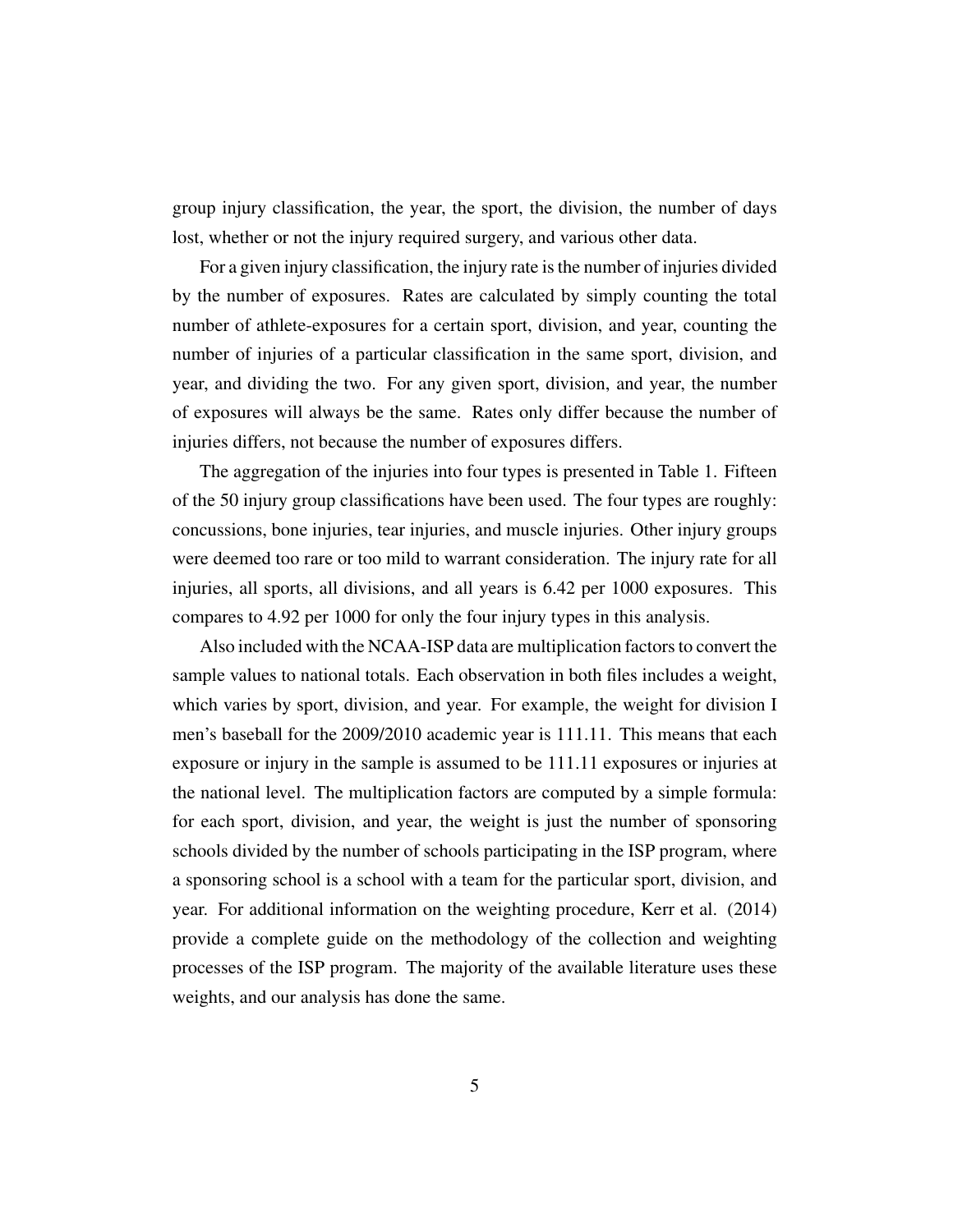|         | The Four Injury Types                                                        |
|---------|------------------------------------------------------------------------------|
| concuss | concussion, nervous system                                                   |
| bone    | exostosis, fracture, fracture (stress), myositis ossificans, osteochondritis |
| tear    | cartilage injury, dislocation, sprain, strain, strain/tear, subluxation      |
| muscle  | contusion (hematoma), spasm                                                  |

### Table 1 The Four Injury Types

### Not used:

abrasion, arthritis/chondromalacia, avascular necrosis, avulsion, avulsion/fracture, bursitis, capsulitis, cardiovascular, compartment syndrome, cysts, dental, dermatology, effusion, endocrine system, entrapment/impingement, environmental, gastrointestinal, genitourinary, hematology, illness, infection, infectious disease, inflammation, internal organ, laceration, miscellaneous, neoplasm, psychological, respiratory, rheumatology, synovitis, tendinitis, tendinosis, tenosynovitis, thrombosis.

For more discussion on collection methodology and summary statistics, see Kerr et al. (2015).

Although the Datalys data are widely used, they have limitations. They come from a convenience sample of NCAA institutions, with athletic trainers voluntarily documenting injuries. The data are not necessarily a representative sample of the national population. The data may also be subject to to underreporting. It may be that athletes experience conditions that do not quite qualify as injury, but still adversely impact health. See Baugh et al. (2014) for a discussion on college football underreporting. Athletic trainers may also differ in what qualifies as an injury, and so there is some subjectivity involved in reporting injuries.

Privacy issues also limit the amount of information that can be obtained from the data. The only personal information on an athlete is gender. For example, it is not known whether an injured athlete was a starter or a bench player. The college is also not known except for which division it is in.

Although the data are not perfect, they are generally accepted as being reasonably accurate. Kucera et al. (2016) analyzed the effectiveness of the ISP by performing a capture-recapture analysis of ISP data for men's and women's soc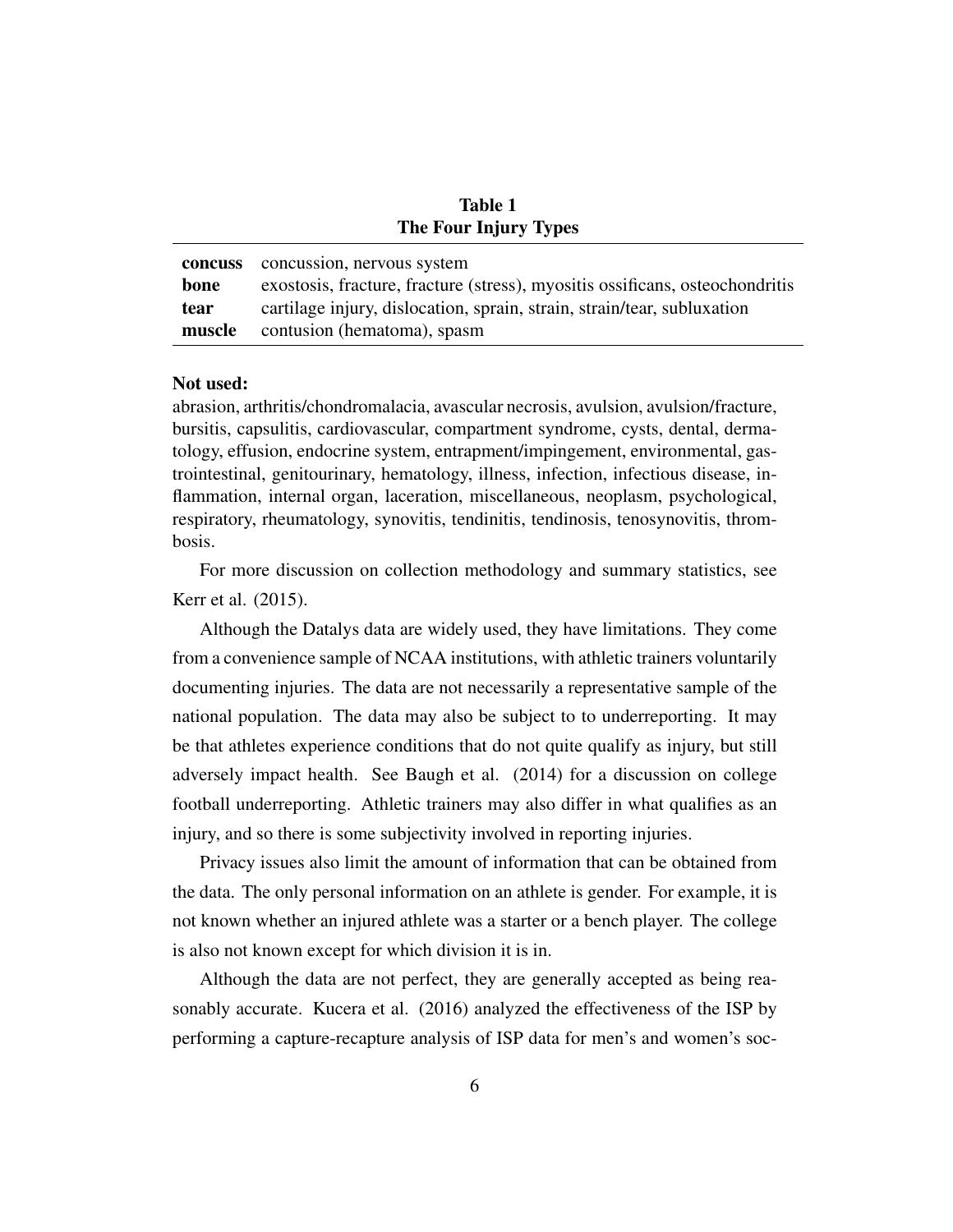cer teams at 15 universities for the time period 2005-2008. The authors reviewed hard-copy athletic trainer injury assessments and clinician notes to come up with an independent database on injuries. They then compared this database with the ISP database for the same teams over the same time period. Based on proportions of injuries captured in one, both, or (an estimate of) neither database, the authors determined that the NCAA ISP program captured 88.3% of all time-loss relevant injuries over that period.

Kerr et al. (2014) provide an overview of the data collection process and quality control measures.

## 4 Injury Rates

Consider first the aggregation of the three divisions and the five academic years. For this aggregation let  $E_k$  denote the number of exposures in sport k; let  $I_{ik}$  denote the number of injuries of type i in sport k; let  $D_{ik}$  denote the number of days lost from injuries of type i in sport k; and let  $S_{ik}$  denote the number of injuries of type i in sport k that required surgery. The injury rate for injury of type i and sport k is  $I_{ik}/E_k$ .<sup>2</sup>

<sup>&</sup>lt;sup>2</sup>The number of days lost was computed as follows. Included for each observation in the second ISP file is a variable that gives the exact number of days lost for each specific injury. Unfortunately, this variable has many missing observations. Also included is a variable giving rough categories of days lost due to an injury. The categories are: 1) did not have to sit out, 2) sat out but returned within the same practice or competition, 3) missed 1-6 days of participation, 4) missed 7-13 days, 5) missed 14-29 days, 6) missed 30+ days, or 7) missed the entire season. This categorical variable has only a few missing observations. To come up with a number for the total number of days lost, when data were available we averaged the exact number of days lost within each of the categories and used that average to impute the missing data. For example, say for a particular injury, sport, year, and division there were four injuries causing 1-6 lost days. Say two of the observations had missing elements for exact number of days lost, one observation had 3 days lost, and the last observation had 5 days lost. The 3 and 5 days lost would be averaged to get 4 days lost, which would be assigned to the two missing values. The total number of days lost would then be 3+5+4+4=12.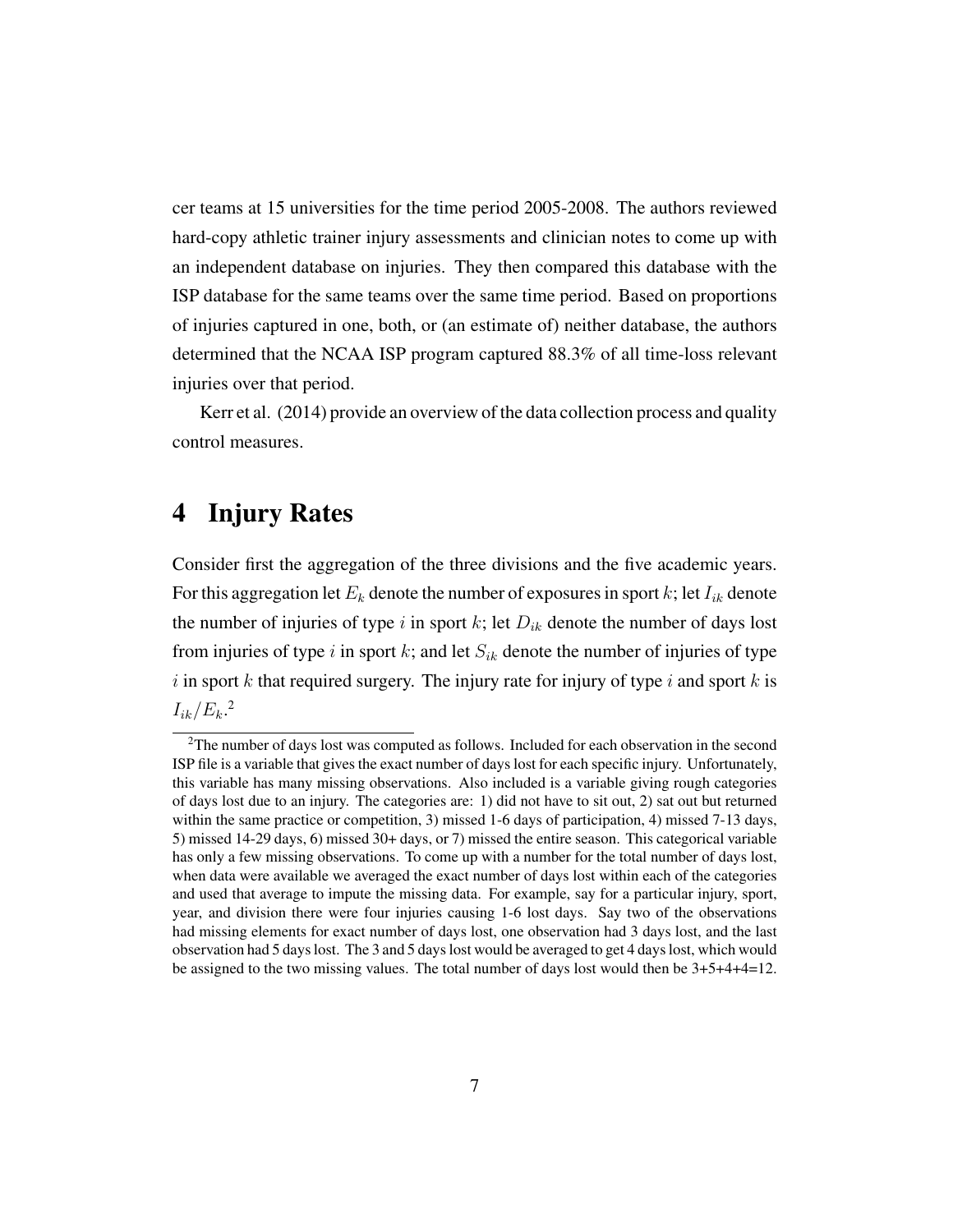| Injury Rates: Injuries per Exposure |       |         |          |       |        |  |  |
|-------------------------------------|-------|---------|----------|-------|--------|--|--|
|                                     |       |         | 100(I/E) |       |        |  |  |
|                                     | all 4 | concuss | bone     | tear  | muscle |  |  |
| Wrestling                           | 0.834 | 0.135   | 0.042    | 0.567 | 0.090  |  |  |
| Football                            | 0.779 | 0.092   | 0.034    | 0.513 | 0.141  |  |  |
| Ice Hockey                          | 0.777 | 0.087   | 0.046    | 0.371 | 0.272  |  |  |
| Soccer                              | 0.650 | 0.037   | 0.029    | 0.434 | 0.150  |  |  |
| <b>Basketball</b>                   | 0.633 | 0.044   | 0.034    | 0.400 | 0.155  |  |  |
| Lacrosse                            | 0.549 | 0.040   | 0.028    | 0.346 | 0.135  |  |  |
| $N: Non-contact$                    | 0.262 | 0.006   | 0.016    | 0.189 | 0.051  |  |  |
| Tennis                              | 0.350 | 0.009   | 0.016    | 0.295 | 0.030  |  |  |
| <b>Baseball</b>                     | 0.317 | 0.011   | 0.022    | 0.196 | 0.088  |  |  |
| Indoor track                        | 0.243 | 0.003   | 0.009    | 0.202 | 0.029  |  |  |
| Cross country                       | 0.226 | 0.006   | 0.031    | 0.157 | 0.033  |  |  |
| <b>Outdoor</b> track                | 0.175 | 0.002   | 0.005    | 0.135 | 0.033  |  |  |
| Swimming                            | 0.070 | 0.004   | 0.004    | 0.051 | 0.012  |  |  |

Table 2 Injury Rates: Injuries per Exposure

 $I =$  number of injuries,  $E =$  number of exposures,

Non-contact sports are taken to be tennis, baseball,

indoor track, cross country, and outdoor track.

Injury rates for the four types of injuries are presented in Table 2 for the 12 sports. Injury rates are also presented for the five non-contact sports aggregated together, denoted N. Wrestling has the highest injury rates for concuss and tear. The rate is particularly high for concuss. Football and ice hockey are similar, as are soccer and basketball. Lacrosse has the lowest overall rate of the six contact sports. The rates are noticeably lower for the five non-contact sports, especially for *concuss*. The main type of injury for these sports is *tear*. As noted earlier, swimming has very low rates.

For N the overall injury rate is 0.262 percent. The rates for wrestling, football, and ice hockey are about three times this. The rates for soccer and basketball are about two and a half times this, and the rate for lacrosse is about two times this.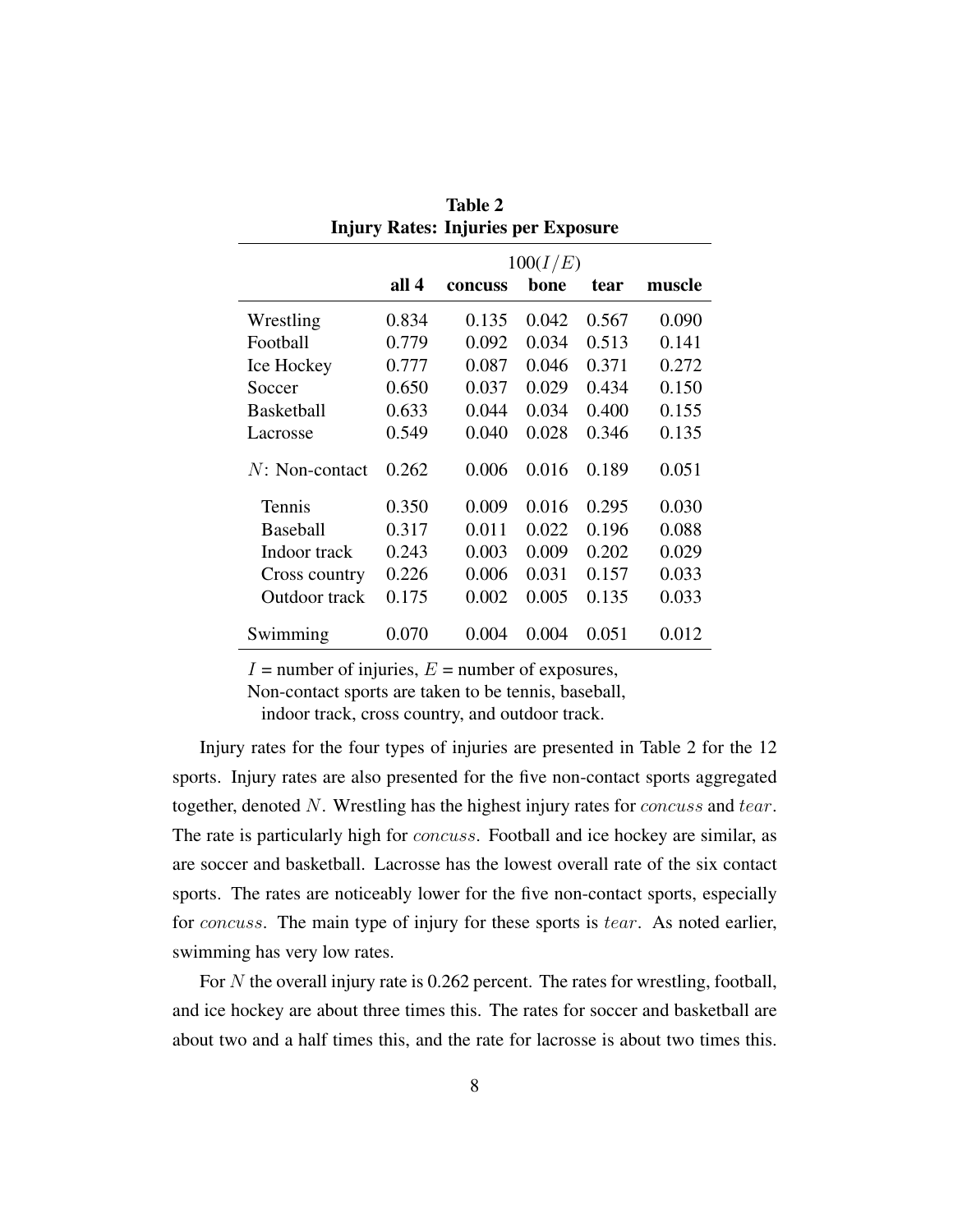For N the *concuss* rate is 0.006 percent. The rate for wrestling is about 22 times this; the rates for football and ice hockey are about 15 times this, and the rates for soccer, basketball, and lacrosse are about 7 times this. There is obviously a clear difference between the contact and non-contact sports, with the differences for *concuss* being particularly large...

Table 3 present the injury rates plus the total number of exposures, the total number of injuries, the number of days lost from the injuries, the number of days lost per injury, and the percent of injuries that required surgery. Table A1 in the Appendix is the same table disaggregated by the four injury types.

Tables 3 and A1 are self explanatory. Football has the largest number of exposures, followed by baseball and indoor track. Ice hockey, wrestling, and tennis are relatively small. The injury rates have already been discussed. The number of days lost per injury is highest for wrestling, followed by tennis and football. The number of days lost per injury for  $N$  is 9.8, which is smaller than for the contact sports except basketball. Excluding swimming, the percent of injuries that require surgery is highest for football at 0.0740 percent, followed by lacrosse, wrestling, and baseball. The percent for swimming is high, but the overall number of injuries for swimming is small and this percent is probably not trustworthy.

Table 4 presents the injury rates for the three divisions, aggregated by the five years. Except for lacrosse, the rates are higher for division I than for division II. In most cases they are considerably higher. The rates for division III are generally higher than those for division II. Comparing division III to division I, the rates are higher for division III for ice hockey, soccer, lacrosse, cross country, and swimming. It is interesting that division III is closer to division I than is division II. Division III is even higher than division I for ice hockey, soccer, lacrosse, cross country, and swimming.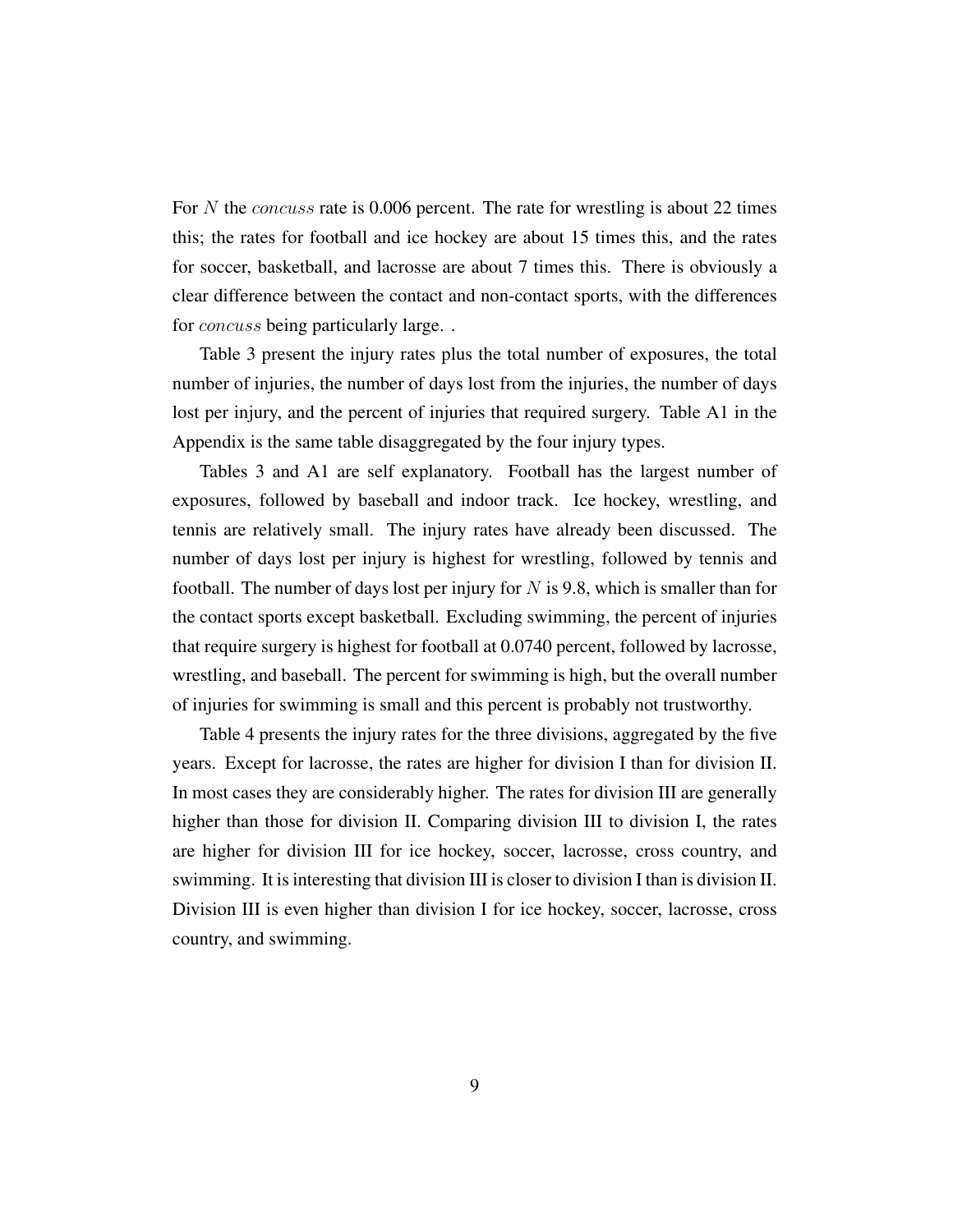| <b>Table 3</b>    |          |           |                                    |                       |      |          |  |
|-------------------|----------|-----------|------------------------------------|-----------------------|------|----------|--|
|                   |          |           | <b>Total Injuries and Severity</b> |                       |      |          |  |
|                   | 100(I/E) | E<br>mil. | Ι<br>thous.                        | D<br>thous.           | D/I  | 100(S/I) |  |
|                   |          |           |                                    | all four injury types |      |          |  |
| Wrestling         | 0.834    | 2.87      | 23.9                               | 444.8                 | 18.6 | 4.69     |  |
| Football          | 0.779    | 25.77     | 200.7                              | 2985.9                | 14.9 | 7.40     |  |
| Ice Hockey        | 0.777    | 1.93      | 15.0                               | 180.8                 | 12.1 | 3.17     |  |
| Soccer            | 0.650    | 8.42      | 54.8                               | 567.3                 | 10.4 | 2.62     |  |
| <b>Basketball</b> | 0.633    | 9.76      | 61.8                               | 522.0                 | 8.4  | 3.91     |  |
| Lacrosse          | 0.549    | 4.26      | 23.4                               | 298.5                 | 12.8 | 5.56     |  |
| $N: Non-contact$  | 0.237    | 40.35     | 105.9                              | 1034.3                | 9.8  | 2.83     |  |
| Tennis            | 0.350    | 3.12      | 10.9                               | 167.1                 | 15.3 | 0.68     |  |
| <b>Baseball</b>   | 0.317    | 14.26     | 45.2                               | 464.1                 | 10.3 | 4.06     |  |
| Indoor track      | 0.243    | 10.44     | 25.4                               | 181.0                 | 7.1  | 1.87     |  |
| Cross country     | 0.226    | 4.72      | 10.7                               | 88.0                  | 8.2  | 0.00     |  |
| Outdoor track     | 0.175    | 7.81      | 13.7                               | 134.1                 | 9.8  | 2.55     |  |
| Swimming          | 0.070    | 6.23      | 4.4                                | 16.5                  | 6.4  | 8.68     |  |

See notes to Table 2.

 $D$  = number of days lost due to injuries.

 $S =$  number of injuries that required surgery.

Table 5 presents the injury rates for each of the five academic years, aggregated by the three divisions. There is no systematic pattern in the table. The rate for wrestling is highest in the first year, and the rate for football is highest in the fifth year. For N the rate is highest in the first year and then essentially flat for the remaining four years. Basketball and lacrosse are fairly flat for all five years. Ice hockey and soccer are erratic.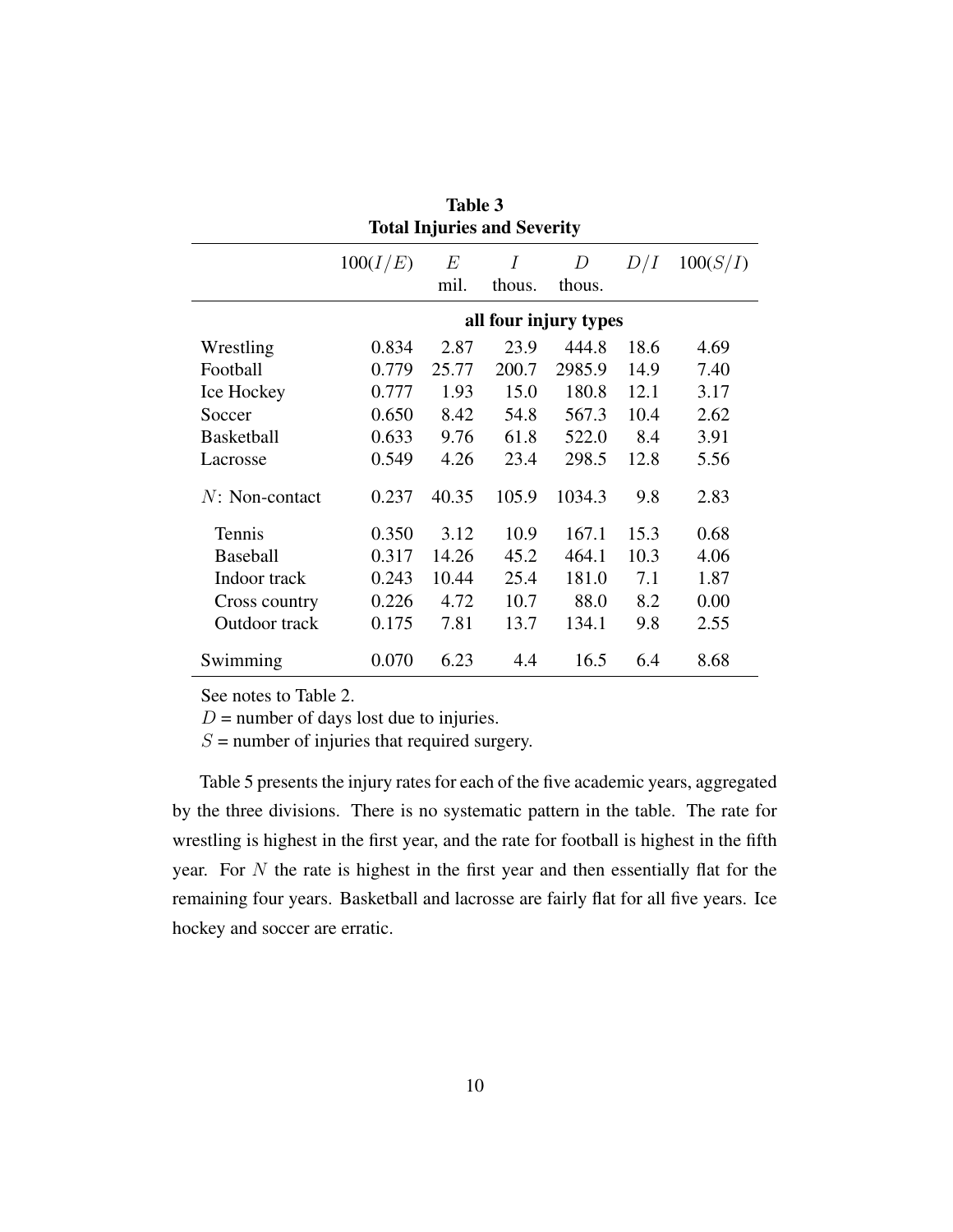| Table 4<br><b>Injury Rates by Division</b> |       |                       |          |       |  |  |
|--------------------------------------------|-------|-----------------------|----------|-------|--|--|
|                                            |       |                       | 100(I/E) |       |  |  |
|                                            | I     | $\mathbf H$           | ш        | All   |  |  |
|                                            |       | all four injury types |          |       |  |  |
| Wrestling                                  | 1.074 | 0.347                 | 0.888    | 0.834 |  |  |
| Football                                   | 0.957 | 0.596                 | 0.660    | 0.779 |  |  |
| Ice Hockey                                 | 0.713 | 0.679                 | 0.836    | 0.777 |  |  |
| Soccer                                     | 0.743 | 0.329                 | 0.752    | 0.650 |  |  |
| <b>Basketball</b>                          | 0.794 | 0.529                 | 0.551    | 0.633 |  |  |
| Lacrosse                                   | 0.354 | 0.445                 | 0.673    | 0.549 |  |  |
| $N:$ Non-contact                           | 0.328 | 0.181                 | 0.240    | 0.262 |  |  |
| Tennis                                     | 0.458 | 0.319                 | 0.249    | 0.350 |  |  |
| <b>Baseball</b>                            | 0.398 | 0.253                 | 0.298    | 0.317 |  |  |
| Indoor track                               | 0.314 | 0.189                 | 0.194    | 0.243 |  |  |
| Cross country                              | 0.219 | 0.116                 | 0.296    | 0.226 |  |  |
| Outdoor track                              | 0.265 | 0.050                 | 0.093    | 0.175 |  |  |
| Swimming                                   | 0.054 | 0.049                 | 0.104    | 0.070 |  |  |

See notes to Table 2.

## 5 Estimated Injury Savings from Banning Contact

It is clear that injury rates are higher in contact than non-contact sports. It is interesting to consider the injury savings that would result if contact sports could be changed so that their injury rates were the same as those for  $N$ . An attempt is made in this section to estimate these savings. It will be assumed that football, ice hockey, soccer, basketball, and lacrosse can be changed to have the same injury rates as for N. It will also be assumed that wrestling is eliminated, since there is no way to exclude contact in wrestling.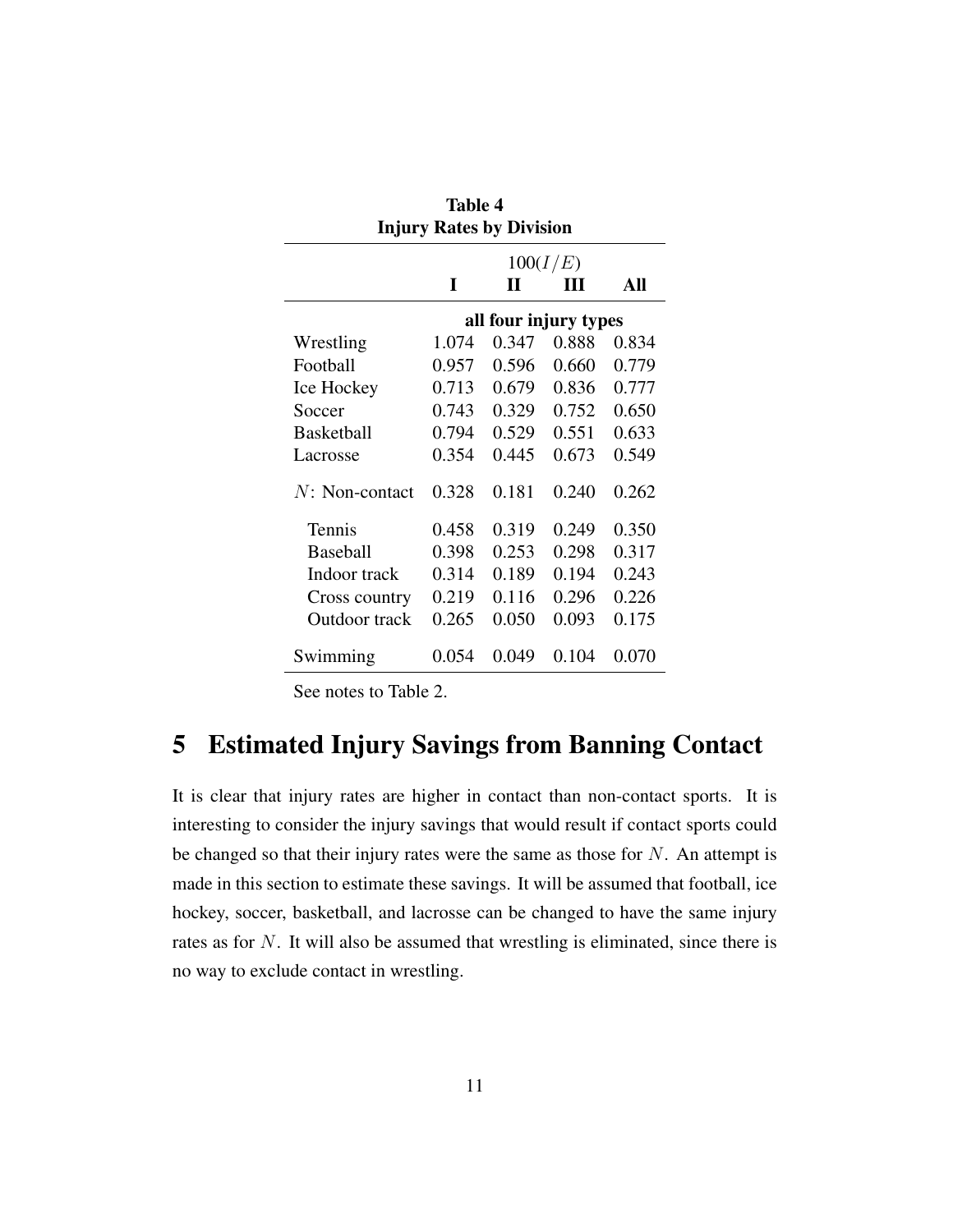| Table 5           |       |       |                               |                       |       |       |
|-------------------|-------|-------|-------------------------------|-----------------------|-------|-------|
|                   |       |       | <b>Injury Rates Over Time</b> |                       |       |       |
|                   |       |       |                               | 100(I/E)              |       |       |
|                   |       |       |                               | <b>Years</b>          |       |       |
|                   | 2009/ | 2010/ | 2011/                         | 2012/                 | 2013/ |       |
|                   | 2010  | 2011  | 2012                          | 2013                  | 2014  | All 5 |
|                   |       |       |                               | all four injury types |       |       |
| Wrestling         | 1.464 | 0.849 | 0.634                         | 0.619                 | 0.779 | 0.834 |
| Football          | 0.795 | 0.650 | 0.754                         | 0.774                 | 0.911 | 0.779 |
| Ice Hockey        | 0.593 | 0.910 | 0.786                         | 0.811                 | 0.789 | 0.777 |
| Soccer            | 0.532 | 0.755 | 0.631                         | 0.645                 | 0.683 | 0.650 |
| <b>Basketball</b> | 0.607 | 0.678 | 0.613                         | 0.611                 | 0.656 | 0.633 |
| Lacrosse          | 0.533 | 0.502 | 0.543                         | 0.632                 | 0.533 | 0.549 |
| $N: Non-contract$ | 0.408 | 0.234 | 0.249                         | 0.226                 | 0.246 | 0.262 |
| Tennis            | 0.408 | 0.320 | 0.275                         | 0.294                 | 0.420 | 0.350 |
| Baseball          | 0.354 | 0.261 | 0.317                         | 0.351                 | 0.314 | 0.317 |
| Indoor track      | 0.400 | 0.224 | 0.303                         | 0.153                 | 0.194 | 0.243 |
| Cross country     | 0.792 | 0.207 | 0.086                         | 0.216                 | 0.170 | 0.226 |
| Outdoor track     | 0.372 | 0.164 | 0.160                         | 0.164                 | 0.151 | 0.175 |
| Swimming          | 0.024 | 0.048 | 0.116                         | 0.055                 | 0.094 | 0.070 |

See notes to Table 2.

### Use of Datalys Data Only

Calculations of the savings using the Datalys data are presented in Table 6. The table estimates the number of injuries that would be saved if wrestling were eliminated and the other contact sports were changed to have injury rates like those for N. The table considers all four injury types together, all three divisions, and all five years.

The actual injury rate for football is 0.779, and the table shows that if this rate were instead the rate for  $N$ , namely 0.262, the number of injuries would be 67.5 thousand instead of 200.7 thousand. The difference of 133.2 thousand injuries is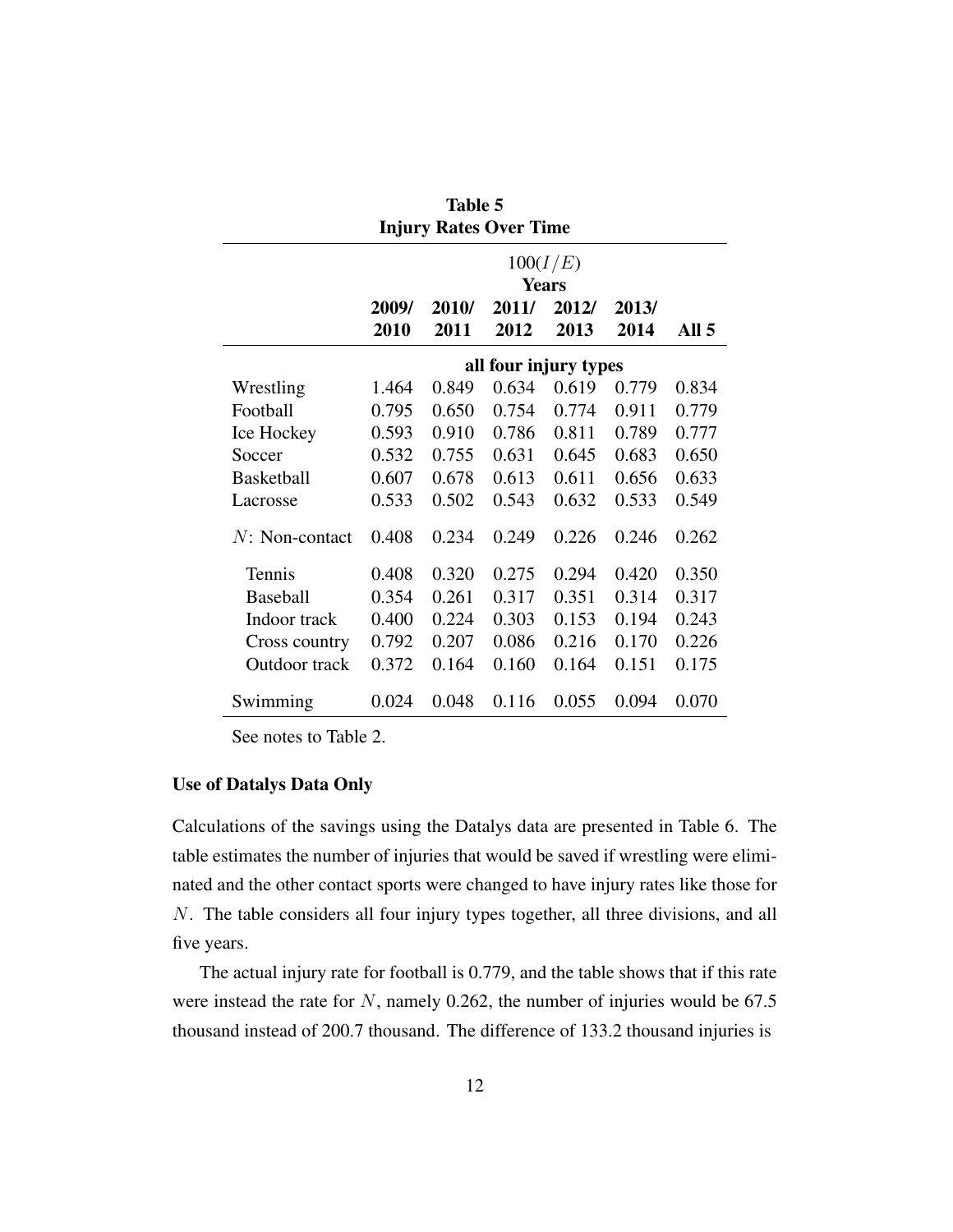|                                                |                                         | 100(I/E)                | $E\,$<br>mil.  | $\boldsymbol{I}$<br>thous.   | D/I                    | $\boldsymbol{D}$<br>thous.       |
|------------------------------------------------|-----------------------------------------|-------------------------|----------------|------------------------------|------------------------|----------------------------------|
| $N: Non-contact$                               | actual                                  | 0.262                   | 40.34          | 105.9                        | 9.8                    | 1034.3                           |
| Wrestling<br>Wrestling*<br>Difference          | actual<br>none<br>actual - none         | 0.834<br>$\overline{0}$ | 2.87<br>2.87   | 23.9<br>$\mathbf{0}$<br>23.9 | 18.6<br>$\overline{0}$ | 444.8<br>$\overline{0}$<br>444.8 |
| Football<br>Football*<br>Difference            | actual<br>like $N$<br>actual - like $N$ | 0.779<br>0.262          | 25.77<br>25.77 | 200.7<br>67.5<br>133.2       | 14.9<br>9.8            | 2985.9<br>661.7<br>2324.2        |
| Ice hockey<br>Ice hockey*<br>Difference        | actual<br>like $N$<br>actual - like $N$ | 0.777<br>0.262          | 1.93<br>1.93   | 15.0<br>5.1<br>9.9           | 12.1<br>9.8            | 180.8<br>50.0<br>130.8           |
| Soccer<br>Soccer*<br>Difference                | actual<br>like $N$<br>actual - like $N$ | 0.650<br>0.262          | 8.42<br>8.42   | 54.8<br>22.1<br>32.7         | 10.4<br>9.8            | 567.3<br>216.6<br>350.7          |
| <b>Basketball</b><br>Basketball*<br>Difference | actual<br>like $N$<br>actual - like $N$ | 0.633<br>0.262          | 9.76<br>9.76   | 61.8<br>25.6<br>36.2         | 8.4<br>9.8             | 522.0<br>250.9<br>271.1          |
| Lacrosse<br>Lacrosse*<br>Difference            | actual<br>like $N$<br>actual - like $N$ | 0.549<br>0.262          | 4.26<br>4.26   | 23.4<br>11.2<br>12.8         | 14.0<br>9.8            | 298.5<br>109.8<br>188.7          |
| Total savings                                  |                                         |                         |                | 248.1                        |                        | 3843.7                           |
| Total savings per year                         |                                         |                         |                | 49.6                         |                        | 768.7                            |

Table 6 Injury Savings Estimates All Four Injury Types, All Five Years, All Three Divisions

the number of injuries saved. The table also shows that if the number of days lost per injury were 9.8, the rate for N, instead of the actual rate of 14.9, there would be 2,324.2 thousand fewer days lost. The calculations for the other sports are similar except for wrestling, where all injuries and days lost are saved because the sport is eliminated. The total savings over the five years are 248.1 thousand fewer injuries and 3,843.7 thousand fewer days lost. More than half of the total is from football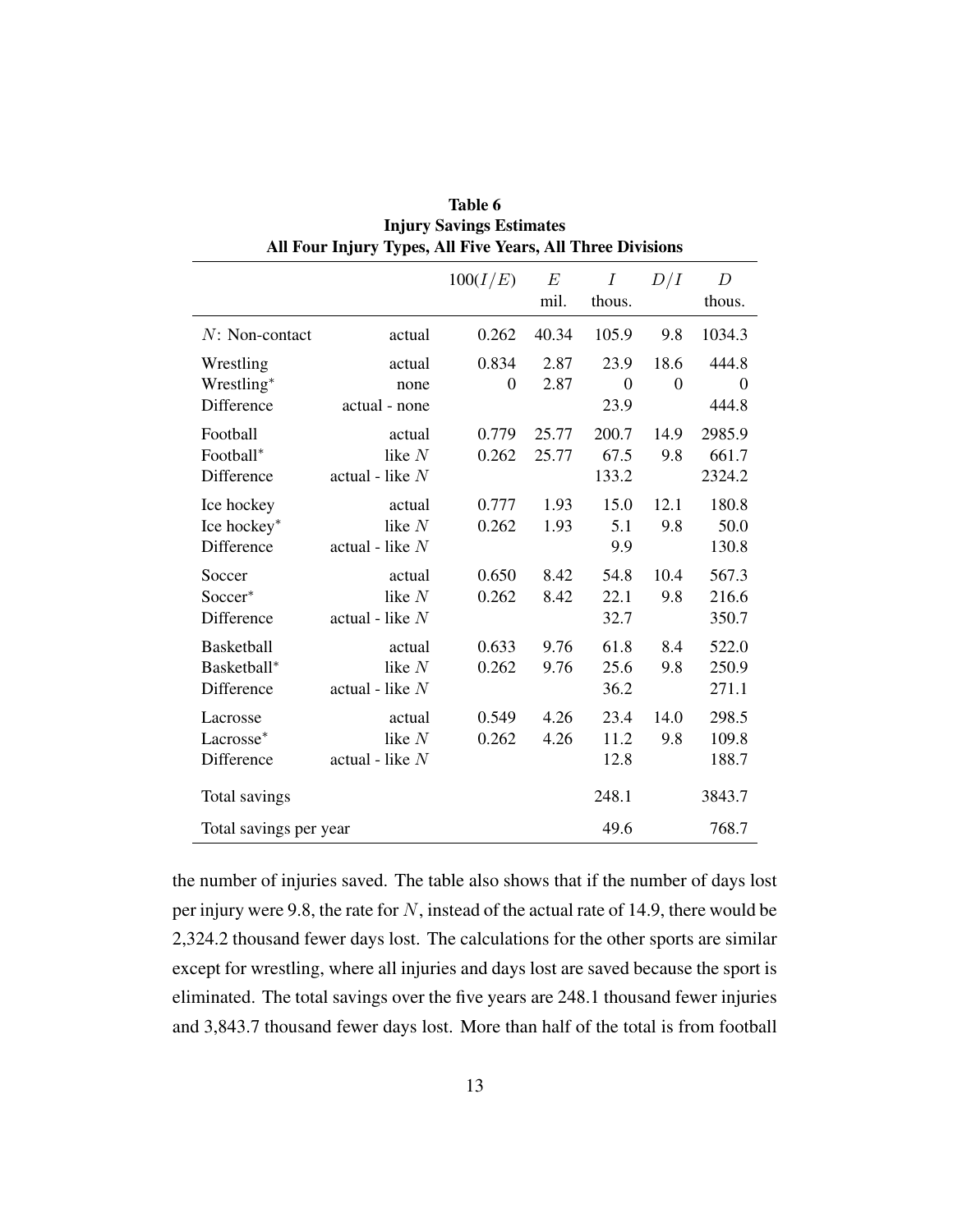(133.3 thousand fewer injuries and 2,324.2 thousand fewer days lost). On a per year basis the totals come come to 49.6 thousand fewer injuries and 768.7 thousand fewer days lost.

#### Use of Mathers et al. (1999) Disability Indices

Mathers et al. (1999) in a massive study in Australia have estimated disability indices for many diseases and injuries. The values range from 0 for no disability (no loss of quality of life) to 1 for essentially death. These indices pertain to a year of life. Let  $Z$  denote this index. If  $Z$  is 0, there is no loss in the quality of life for the year. If  $Z$  is, say, 0.3, the quality of life for the year is 70 percent of a healthy or injury free year of life.<sup>3</sup>

Table A2 in the Appendix presents the Mathers et al. disability indices. The NCAA injury categories in Table 1 are matched to the Mathers et al. injuries. For two of the injury groups that make up *bone*, fracture and fracture (stress), there are a number of different injuries in Mathers et al. (depending on where the fracture is). In this case the more detailed Mathers et al. categories were used and matched to the more detailed NCAA fracture and fracture (stress) injuries.

There are 33 injuries in Table A2 and thus 33 disability index values. Some of the values are the same because the same Mathers et al. category was sometimes matched to more than one NCAA injury. Given the values of  $Z$ , it is possible to do the following, as spelled out in Table 7. Take, for example, football, where there are 200.7 thousand injuries across the four injury types, the three divisions, and the five years (from Tables 3 and 6). This number is in row (1) in Table 7. There is a value of  $Z$  for each injury, i.e., each NCAA injury falls into one of the 33 categories in Table A2. For a particular injury,  $Z$  is the fraction of the year that is not healthy, i.e., injured. Summing the values of  $Z$  for all 200.7 thousand injuries gives the total number of injury years, which is 22.6 thousand years. This number

<sup>3</sup>Abelson (2004) has used these estimates to examine whether injury compensation in Australia is excessive. See also Abelson (2003).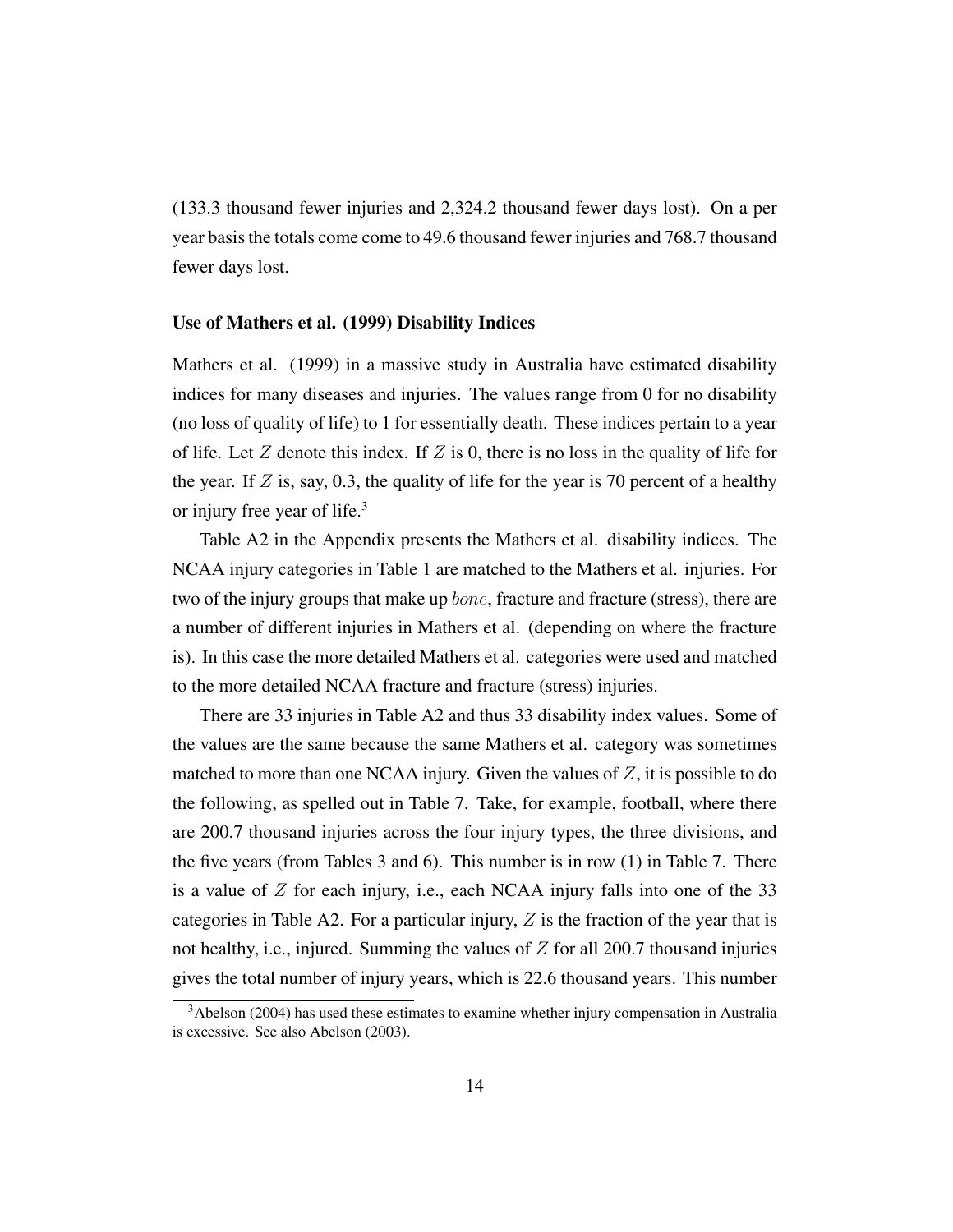| <b>Table 7</b>                                             |
|------------------------------------------------------------|
| <b>Estimates of Injury Years Saved</b>                     |
| All Four Injury Types, All Five Years, All Three Divisions |
| <b>Numbers are in Thousands</b>                            |

|     |                                          | Wrest-<br>ling | Foot-<br>ball | Ice<br>Hockey                    | Soccer | Basket-<br>ball | Lac-<br>rosse | Total |
|-----|------------------------------------------|----------------|---------------|----------------------------------|--------|-----------------|---------------|-------|
|     |                                          |                | Actual        |                                  |        |                 |               |       |
| (1) | No. of Injuries (Table 6)                | 23.9           | 200.7         | 15.0                             | 54.8   | 61.8            | 23.4          | 379.6 |
| (2) | No. of Injury Years                      | 2.9            | 22.6          | 1.8                              | 5.4    | 6.3             | 2.4           | 41.5  |
| (3) | $(2)/(1)$ Ave. No. Injury Years          | 0.121          | 0.113         | 0.120                            | 0.099  | 0.102           | 0.103         | 0.109 |
|     | per Injury                               |                |               |                                  |        |                 |               |       |
|     |                                          |                |               | No wrestling; Others Same as $N$ |        |                 |               |       |
| (4) | No. of Injuries (Table 6, like $N$ )     | $\Omega$       | 67.5          | 5.1                              | 22.1   | 25.6            | 11.2          | 131.5 |
| (5) | Ave. No. Injury Years for $N$            | 0.088          | 0.088         | 0.088                            | 0.088  | 0.088           | 0.088         | 0.088 |
|     | per Injury                               |                |               |                                  |        |                 |               |       |
| (6) | $(4)\times(5)$ No. of Injury Years       | $\theta$       | 5.94          | 0.45                             | 1.94   | 2.25            | 0.99          | 11.57 |
| (7) | $(2)$ – $(6)$ Injury Years Saved         | 2.90           | 16.66         | 1.35                             | 3.46   | 4.05            | 1.41          | 29.93 |
| (8) | $(7) \div 5$ Injury Years Saved per Year | 0.60           | 3.33          | 0.27                             | 0.69   | 0.81            | 0.28          | 5.99  |

Row (2) is computed using the Mathers et al. disability indices.

Row  $(5)$  is the value for N computed using the Mathers et al. disability indices.

is in row  $(2)$  of the table. Row  $(3)$  is the ratio of row  $(2)$  to row  $(1)$ , which is the average number of injury years per injury. For football this average is 0.113 years.

Rows (4) through (8) in Table 7 assume no wrestling and that the other contact sports are like N. Row (4) is the number of injuries from Table 6. Row (5) is the average number of injury years per injury computed for  $N$  using the Mather et al. disability indices, which is 0.088. Row (6), which is row (4) times row (5), gives the total number of injury years. Row (7) is the actual number of injury years from row (2) minus the number of injury years from row (6), which is the number of injury years saved. Row (8) is row (7) divided by five, which is the number of injury years saved per year. For football this is 3.33 thousand years per year. The last column in Table 7 gives the totals. The total number of injury years saved per year is 5.99 thousand per year. More than half of the total is from football.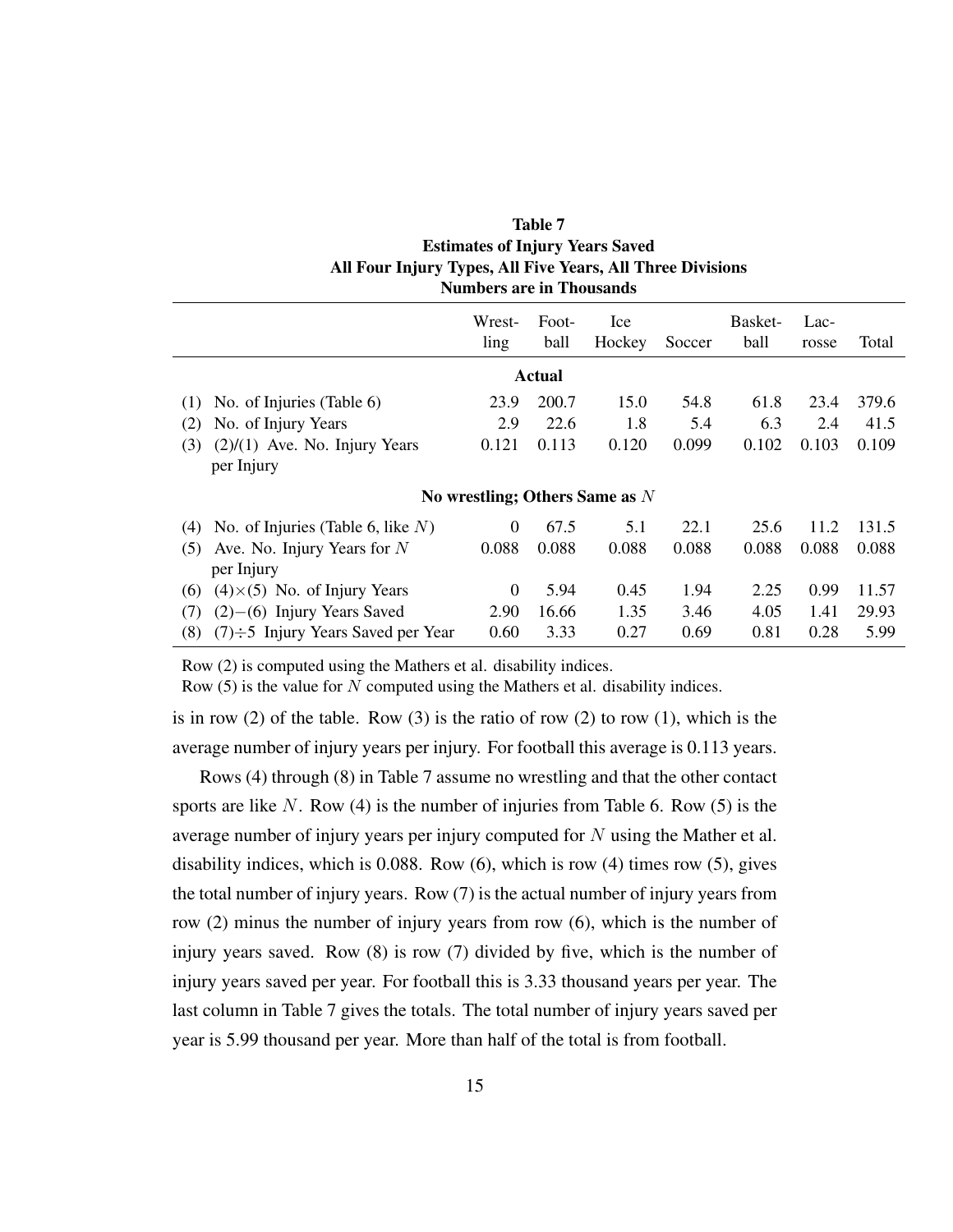It is interesting to compare the average number of days lost per injury in Table 6, namely  $D/I$ , with the average number of injury years per injury in row (3) in Table 7. For football the average number of days lost is 14.9 and the average number of injury years per injury is 0.113, which is about 41 days. The number of days computed using the Mathers et al. disability indices is thus considerably larger than the number of days lost from the Datalys data. The number of days lost in the Datalys data is the number of days before the student returns to his sport. For better or worse, the Mathers et al. disability indices are in effect assuming some continuing loss to the student after he returns.

## 6 Estimated Dollar Savings from Banning Contact

The estimated injury savings in Tables 6 and 7 can stand by themselves as descriptive statistics. They are not based on any assumptions about the cost of an injury or the value of a year of life. In this section an attempt is made to put dollar values on these estimates. How should they be valued? One possibility would be to ask students and their parents how much they would be willing to pay to have avoided an injury. If this were done by injury types, one could attempt to value the saved injuries. Specific college surveys of this type do not appear to exist, but there are injury cost estimates available. These estimates are in part based on medical costs, but they also take into account pain and suffering and opportunity cost of lost time. They are thus likely to be picking up some of what would be revealed by willingness-to-pay surveys.

### National Safety Council Estimates

The National Safety Council (2017b) (NSC) puts an estimated cost of a disabling injury at \$9,000 for a home injury and \$8,800 for a public injury in 2015. (The cost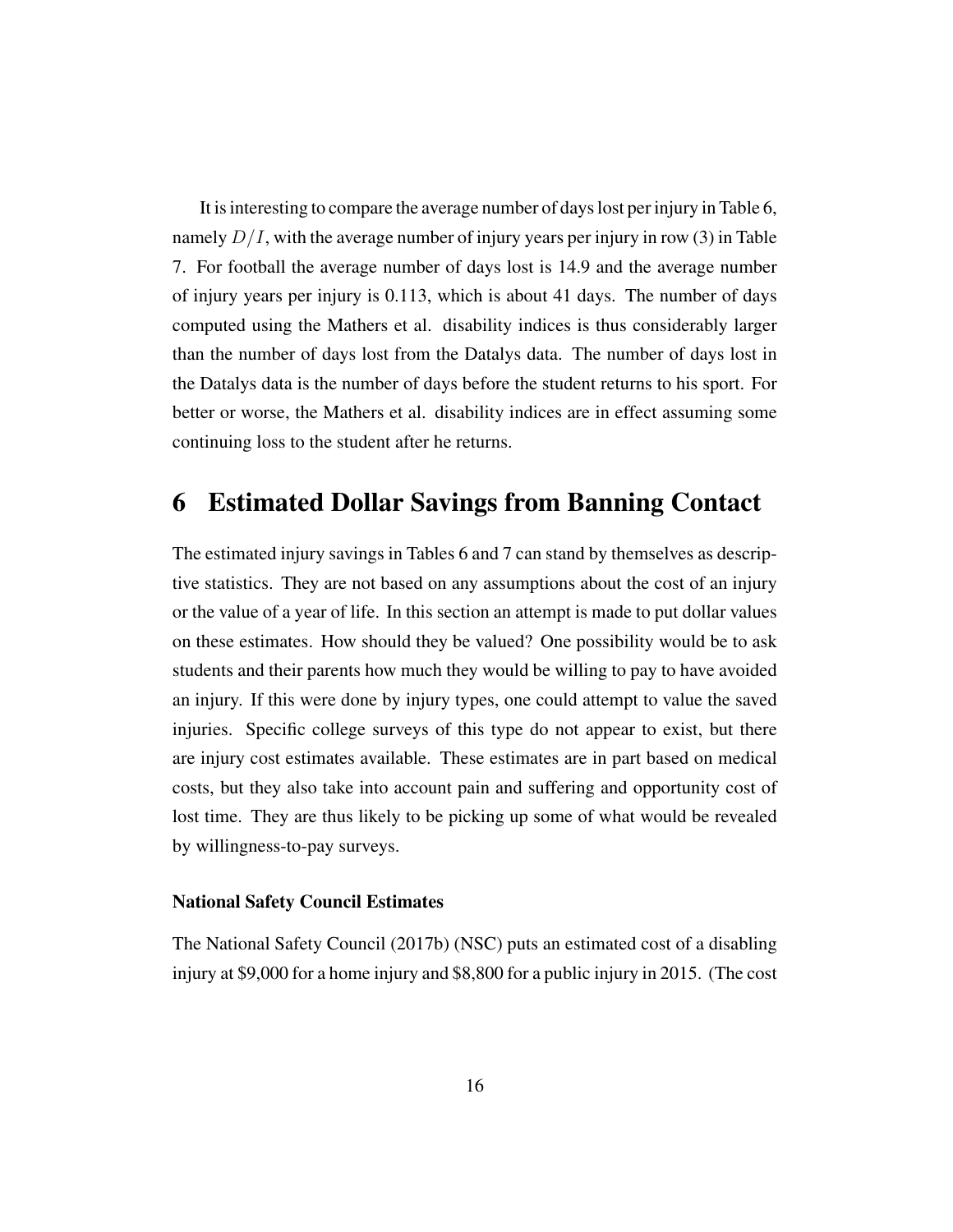of a work injury is estimated to be about four times larger.<sup>4</sup>) A disabling injury is "one which results in death, some degree of permanent impairment, or renders the injured person unable to effectively perform his or her regular duties for a full day beyond the day of injury." The cost includes "wage and productivity losses, medical expenses, and administrative expenses."

If \$9,000 per injury is used and there are 49.6 thousand fewer injuries per year, as estimated in Table 6, this is a cost savings of \$446 million per year. With 768.7 thousand fewer days lost, also from Table 6, this comes to \$580 per day. Put another way, the estimated average cost of a day lost due to an injury is \$580 using the \$9,000 figure.

### Department of Health and Human Services Estimates

Estimates are also available from the Department of Health and Human Services (2014), ASPE Office of Health Policy, which are roughly supportive of the NSC estimates. The ASPE estimates are for medical expenses only and so are narrower in scope than the NSC estimates. Converted into 2015 dollars using the CPI, the ASPE estimates for 10-19 year olds are \$4,941 for fracture of leg, \$3,025 for fracture of arm, \$2,417 for sprains and strains, and \$7,315 for dislocation. These estimates are thus in the ball park of the NSC estimate of \$9,000, which also includes wage and productivity losses. They provide at least mild support to the use of the \$9,000 figure.

### Value of a Year of Life

There is a large literature on estimating the statistical value of a life. Estimates are less often presented of the value of a year of life, which is what is needed here. Cutler (2004) cites a value of \$100,000 per year, which in 2015 dollars is about \$125,000. This estimate, however, assumes that the value of a year of life does not

<sup>&</sup>lt;sup>4</sup>The larger estimate for a work injury does not seem relevant in the present case because students do not have full time jobs.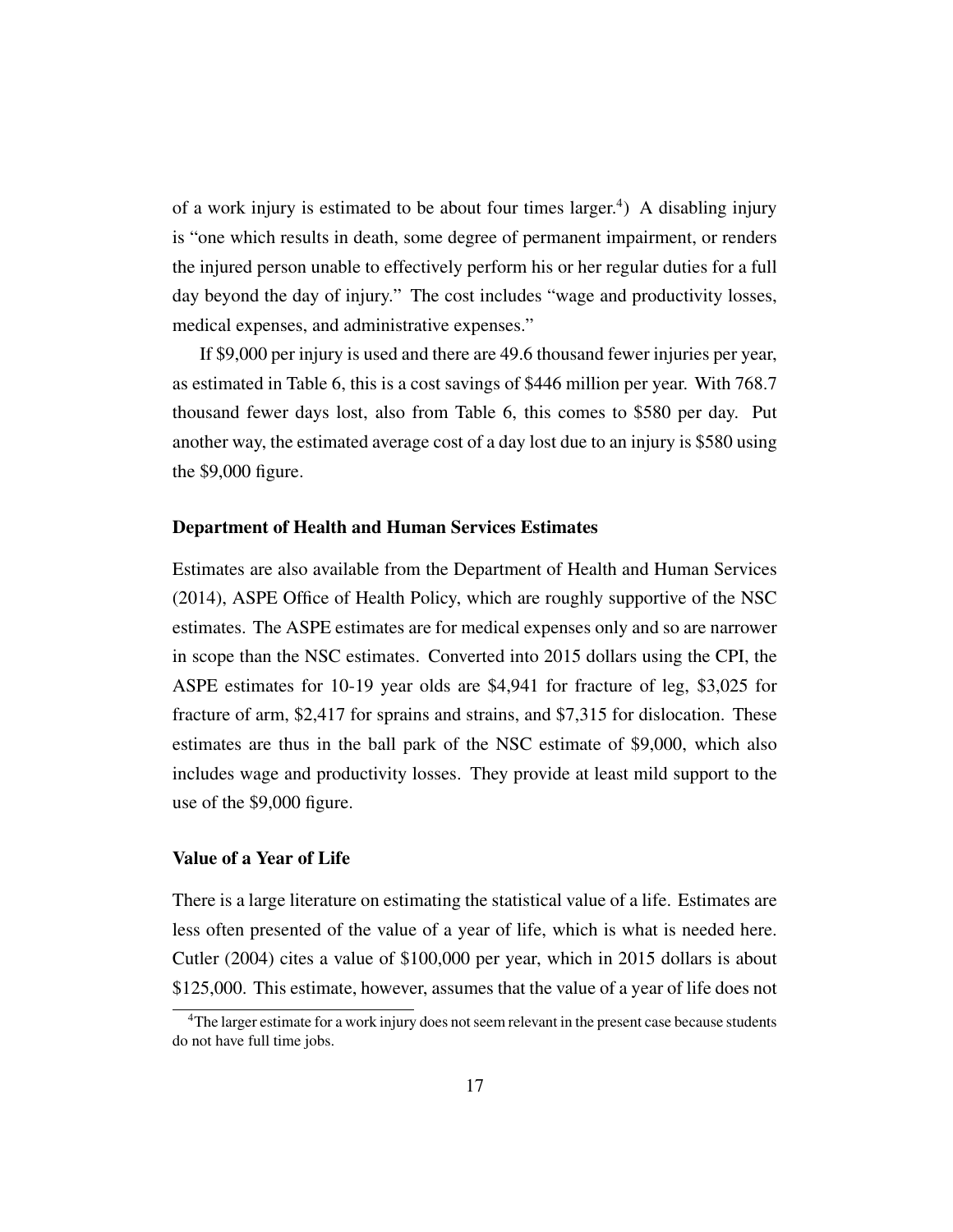vary with age. Murphy and Topel (2006), using a utility maximization framework, argue that the value of a year of life varies by age and is hump shaped, peaking at around age 50. Aldy and Viscusi (2008) make a similar argument, where they also estimate a peak at around age 50.

For the calculations here the interest is in people around age 20, namely students. Figure 2 in Murphy and Topel (2006) shows a value of a year of life at age 20 of \$200,000, which is 2015 dollars is about \$250,000. Figure 2 in Aldy and Viscusi (2006) gives similar values at age 20—\$150,000 cohort-adjusted and \$200,000 cross-section (before conversion to 2015 dollars). In the following calculations a value of \$250,000 in 2015 dollars will be used.

Table 7 estimates that 5.99 thousand injury years would be saved per year if wrestling were eliminated and the other contact sports were like N. Multiplying this number by \$250,000 is a cost savings of \$1.5 billion per year. This is considerably larger than the \$446 million using \$9,000 as the average cost of an injury. This difference may be due in part to the fact that the Mathers et al. indices are in effect assuming more days lost than are estimated in the Datalys data.

The results thus suggest that the value of the injury costs that would be saved is between about 0.5 and 1.5 billion dollars per year.

## 7 Policy Implications

The results in Section 4 show that college injury rates are on average much higher for contact sports than for non-contact sports. If college wrestling were eliminated and football, ice hockey, soccer, basketball, and lacrosse were changed to have injury rates similar to those in tennis, baseball, indoor track, cross country, and outdoor track, the results in Table 6 estimate that there would be 49,600 fewer injuries per year in the United States. The results in Table 7 estimate that there would be 5,990 fewer injury years per year. The dollar value of these savings is estimated to be between about \$0.5 billion and \$1.5 billion per year. More than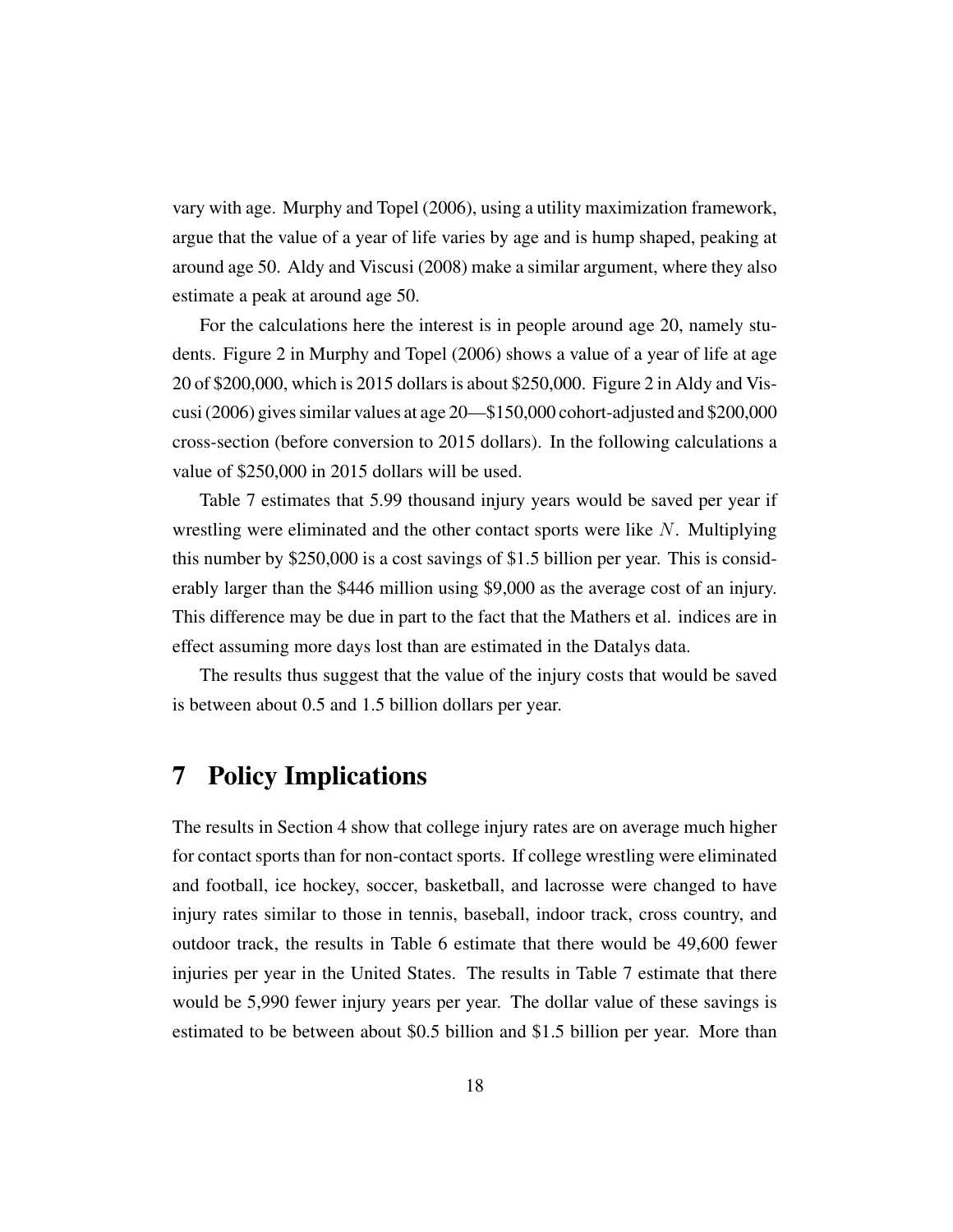half of these savings are from football.

What would it take to make football, ice hockey, soccer, basketball, and lacrosse have injury rates similar to those in tennis, baseball, indoor track, cross country, and outdoor track? For ice hockey, soccer, and lacrosse, the rules would have to be changed to allow no contact and the refereeing would have to be tighter. In addition, headers would have to be banned in soccer. For football the game would have to be changed to be non-contact football. An example of non-contact football is flag football, although other non-contact options are possible. Basketball is odd in that it is not supposed to be a contact sport, but its injury rates are in the contact sports range. There is, of course, contact in basketball and players frequently fall. Possible rule changes would be banning dunk shots (so that less of the game is in effect played above the rim) and tighter refereeing. Some experimentation would undoubtedly be needed to change the rules for each sport to achieve injury rates no higher than the rates for the currently non-contact sports.

People obviously differ on the weights they place on the costs and benefits of collegiate contact sports. For example, changing college football to be a noncontact sport would be a large change in the sports culture in the United States, and it would not be popular among many people. The purpose of this paper is not to advocate for policy changes. The paper is an attempt to estimate the short-term injury costs of contact sports, including estimating dollar costs. The analysis provides cost estimates for college administrators and government policy makers that can be weighed against the benefits of such sports. The analysis has the advantage of not requiring or assuming the elimination of all injuries. All activities have some risk of injury. The base case is the injury experience in non-contact sports.

More work clearly needs to be done to see how well the current results hold up. Many institutions are reluctant to release data on injuries, and so data are not easy to come by. For example, 18 Big Ten and Ivy League universities contribute concussion data to the Epidemiology of Concussions in Ivy League/Big Ten Sports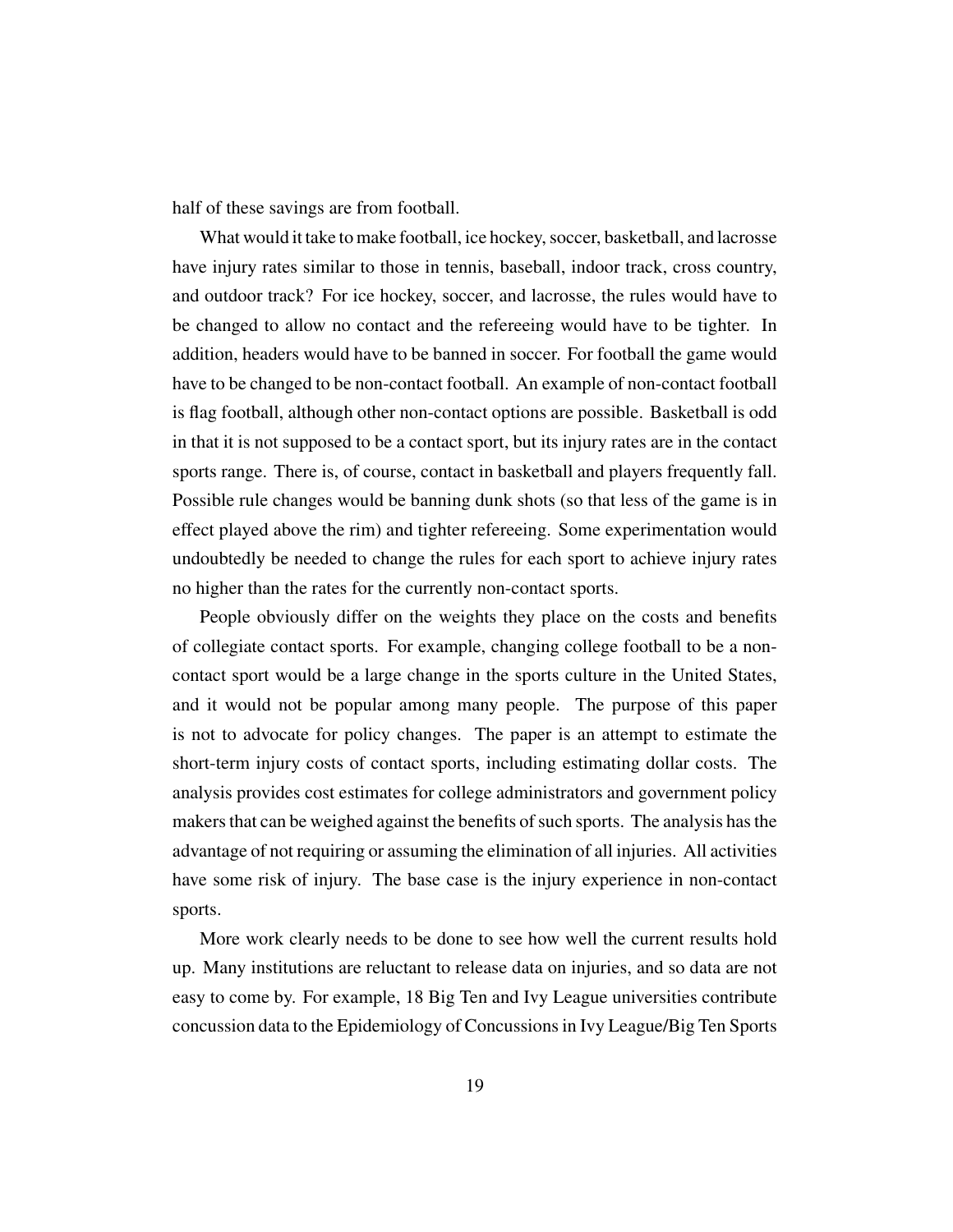study, which is part of the Big Ten-Ivy League Traumatic Brain Injury Research Collaboration. These data are not available to outside researchers. Also, a survey of 19 Big Ten and Ivy League universities described in Yang et al. (2017) finds that only 16.7 percent to 42.1 percent of concussion data collected by the universities are available for research purposes. The hope is that this paper and the increased interest in sports injuries will encourage release of more data. Data for women would be particularly useful. Datalys data for women exist, but these data were not available to the authors for the current research project.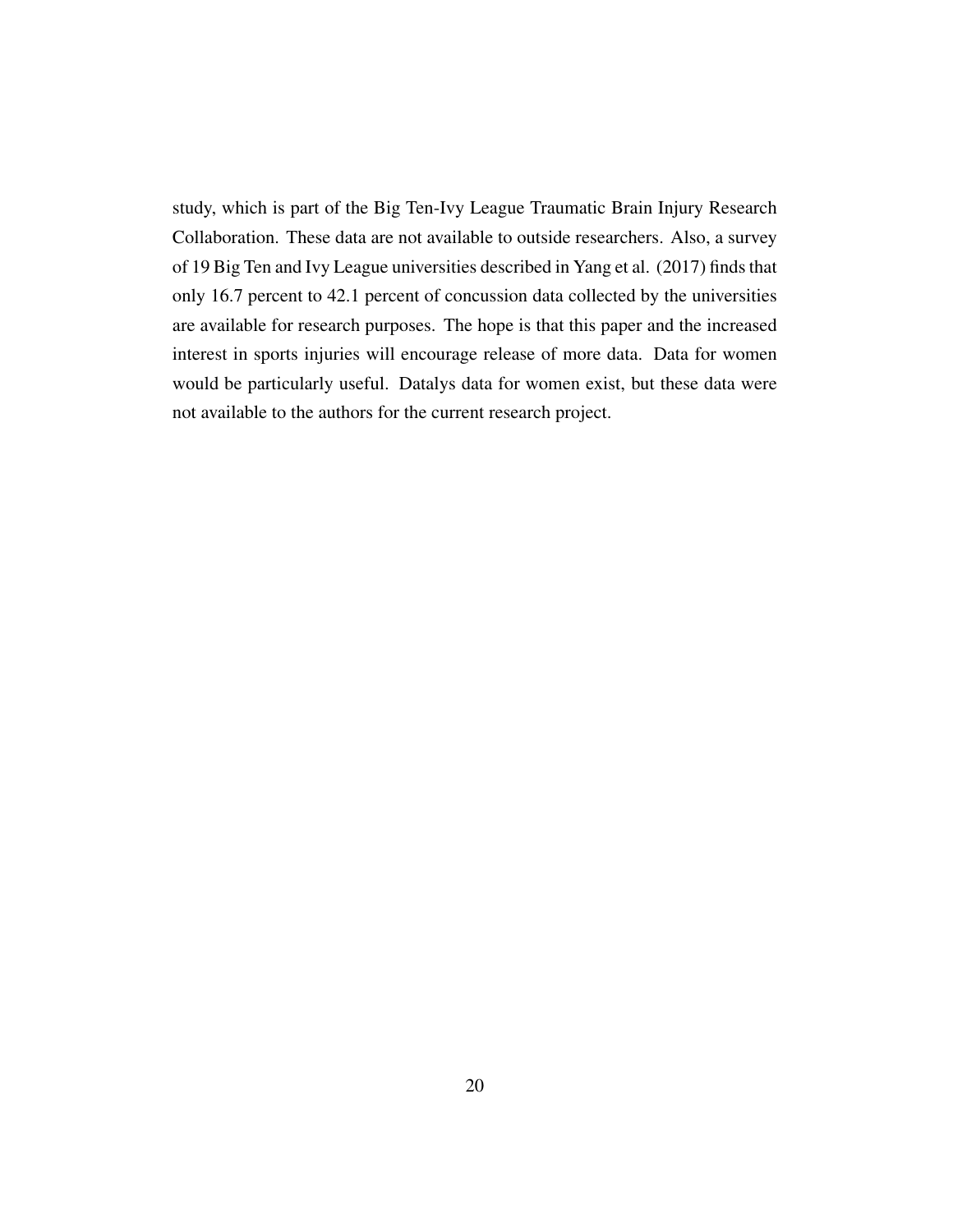# Appendix

|                   |          | <b>Table A1</b>  |                            |        |      |          |
|-------------------|----------|------------------|----------------------------|--------|------|----------|
|                   |          |                  | The Four Types of Injuries |        |      |          |
|                   | 100(I/E) | $\boldsymbol{E}$ | $\boldsymbol{I}$           | D      | D/I  | 100(S/I) |
|                   |          | mil.             | thous.                     | thous. |      |          |
|                   |          |                  | concuss                    |        |      |          |
| Wrestling         | 0.135    | 2.87             | 3.9                        | 109.6  | 28.1 | 0.00     |
| Football          | 0.092    | 25.77            | 23.7                       | 314.4  | 13.3 | 0.78     |
| Ice Hockey        | 0.087    | 1.93             | 1.7                        | 46.0   | 27.1 | 0.00     |
| Soccer            | 0.037    | 8.42             | 3.1                        | 46.1   | 14.9 | 0.00     |
| Basketball        | 0.044    | 9.76             | 4.3                        | 34.8   | 8.1  | 0.00     |
| Lacrosse          | 0.040    | 4.26             | 1.7                        | 18.1   | 10.6 | 0.00     |
| $N: Non-contact$  | 0.006    | 40.34            | 2.5                        | 47.7   | 19.1 | 0.00     |
| Tennis            | 0.009    | 3.12             | 0.3                        | 27.7   | 92.3 | 0.00     |
| <b>Baseball</b>   | 0.011    | 14.26            | 1.5                        | 18.0   | 12.0 | 0.00     |
| Indoor track      | 0.003    | 10.44            | 0.3                        | 1.5    | 5.0  | 0.00     |
| Cross country     | 0.006    | 4.72             | 0.3                        | 0.0    | 0.0  | 0.00     |
| Outdoor track     | 0.002    | 7.81             | 0.1                        | 0.5    | 5.0  | 0.00     |
| Swimming          | 0.004    | 6.23             | 0.2                        | 2.3    | 11.5 | 0.00     |
|                   |          |                  | bone                       |        |      |          |
| Wrestling         | 0.042    | 2.87             | 1.2                        | 42.8   | 35.7 | 9.58     |
| Football          | 0.034    | 25.77            | 8.8                        | 448.1  | 50.9 | 29.61    |
| Ice Hockey        | 0.046    | 1.93             | 0.9                        | 33.2   | 36.9 | 15.53    |
| Soccer            | 0.029    | 8.42             | 2.4                        | 101.0  | 42.1 | 18.37    |
| <b>Basketball</b> | 0.034    | 9.76             | 3.4                        | 150.7  | 44.3 | 28.15    |
| Lacrosse          | 0.028    | 4.26             | 1.2                        | 77.4   | 64.5 | 31.96    |
| $N: Non-contact$  | 0.016    | 40.34            | 6.5                        | 203.3  | 31.3 | 12.09    |
| Tennis            | 0.016    | 3.12             | 0.5                        | 40.8   | 81.6 | 0.00     |
| <b>Baseball</b>   | 0.022    | 14.26            | 3.2                        | 92.2   | 28.8 | 12.44    |
| Indoor track      | 0.009    | 10.44            | 1.0                        | 14.2   | 14.2 | 14.67    |
| Cross country     | 0.031    | 4.72             | 1.5                        | 42.5   | 28.3 | 0.00     |
| Outdoor track     | 0.005    | 7.81             | 0.4                        | 13.6   | 34.0 | 64.24    |
| Swimming          | 0.004    | 6.23             | 0.2                        | 2.5    | 12.5 | 0.00     |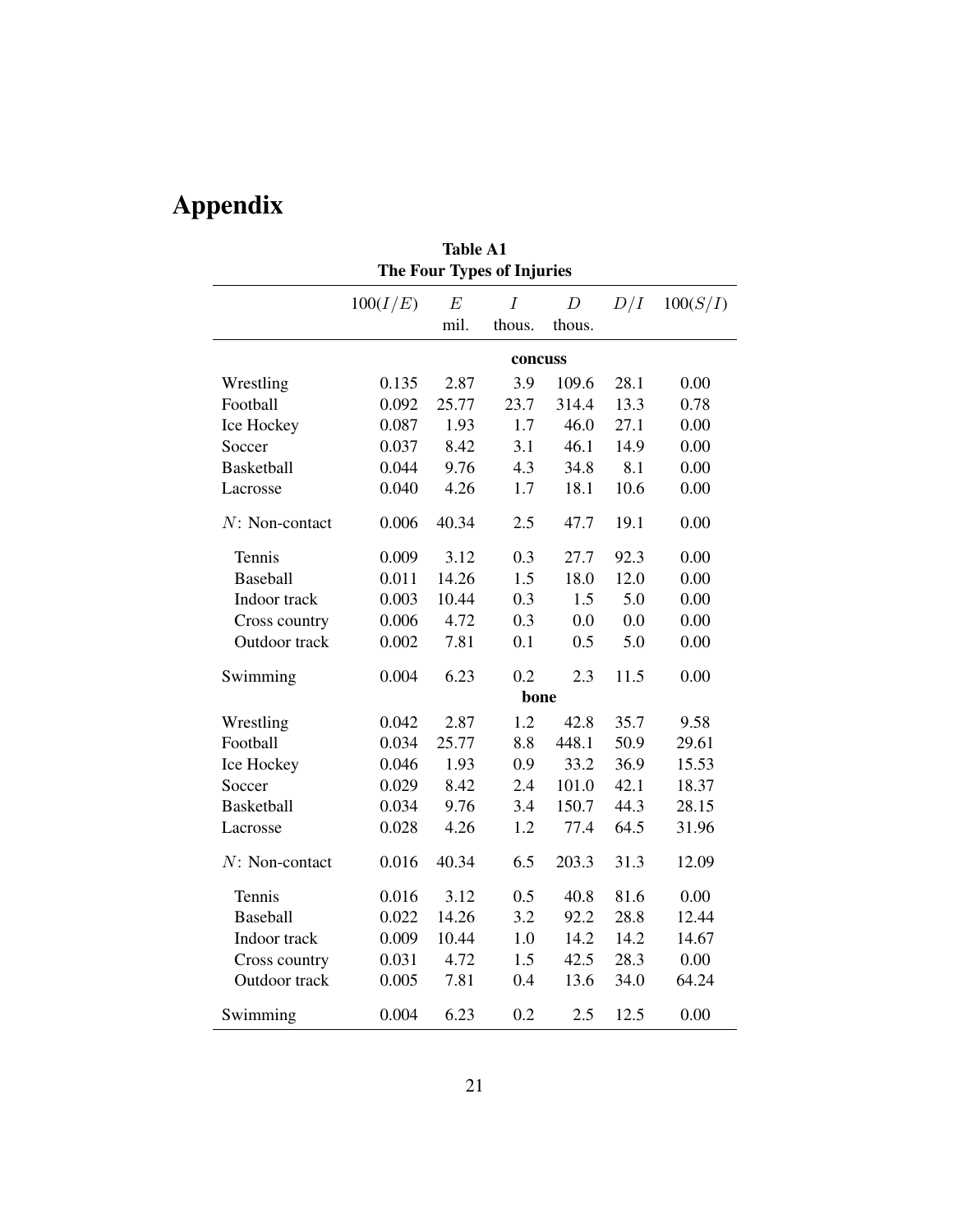| The Four Types of Injuries |          |             |                |                  |      |          |  |
|----------------------------|----------|-------------|----------------|------------------|------|----------|--|
|                            | 100(I/E) | E           | $\overline{I}$ | $\boldsymbol{D}$ | D/I  | 100(S/I) |  |
|                            |          | mil.        | thous.         | thous.           |      |          |  |
|                            |          |             | tear           |                  |      |          |  |
| Wrestling                  | 0.567    | 2.87        | 39.0           | 284.3            | 7.3  | 5.87     |  |
| Football                   | 0.513    | 25.77       | 132.1          | 2117.3           | 16.0 | 8.99     |  |
| Ice Hockey                 | 0.371    | 1.93        | 7.2            | 91.4             | 12.7 | 4.39     |  |
| Soccer                     | 0.434    | 8.42        | 36.6           | 384.1            | 10.5 | 2.48     |  |
| Basketball                 | 0.400    | 9.76        | 16.3           | 313.3            | 19.2 | 3.55     |  |
| Lacrosse                   | 0.346    | 4.26        | 14.7           | 193.8            | 13.2 | 5.42     |  |
| $N: Non-contact$           | 0.189    | 40.34       | 76.2           | 703.4            | 9.2  | 2.56     |  |
| Tennis                     | 0.295    | 3.12        | 9.2            | 92.5             | 10.1 | 0.81     |  |
| <b>Baseball</b>            | 0.196    | 14.26       | 27.9           | 334.8            | 12.0 | 5.16     |  |
| Indoor track               | 0.202    | 10.44       | 21.1           | 160.6            | 7.6  | 1.59     |  |
| Cross country              | 0.157    | 4.72        | 7.4            | 28.8             | 3.9  | 0.00     |  |
| Outdoor track              | 0.135    | 7.81        | 10.6           | 86.6             | 8.1  | 0.97     |  |
| Swimming                   | 0.051    | 6.23        | 3.2            | 4.9              | 1.5  | 11.96    |  |
|                            |          |             | muscle         |                  |      |          |  |
| Wrestling                  | 0.090    | 2.87        | 2.6            | 8.1              | 3.1  | 2.00     |  |
| Football                   | 0.141    | 25.77       | 36.2           | 106.1            | 2.9  | 0.55     |  |
| Ice Hockey                 | 0.272    | 1.93        | 5.3            | 10.2             | 1.9  | 0.42     |  |
| Soccer                     | 0.150    | 8.42        | 12.6           | 36.1             | 2.9  | 0.66     |  |
| Basketball                 | 0.155    | 9.76        | 15.1           | 23.2             | 1.5  | 0.54     |  |
| Lacrosse                   | 0.135    | 4.26        | 5.7            | 9.3              | 1.6  | 1.99     |  |
| $N: Non-contact$           | 0.051    | 40.34       | 20.7           | 79.9             | 3.9  | 0.00     |  |
| Tennis                     | 0.030    | 3.12        | 0.9            | 6.1              | 6.8  | 0.00     |  |
| <b>Baseball</b>            |          | 0.088 14.26 | 12.6           | 19.2             | 1.5  | 0.00     |  |
| Indoor track               | 0.029    | 10.44       | 3.1            | 4.6              | 1.5  | 0.00     |  |
| Cross country              | 0.033    | 4.72        | 1.5            | 16.7             | 11.1 | 0.00     |  |
| Outdoor track              | 0.033    | 7.81        | 2.6            | 33.3             | 12.8 | 0.00     |  |
| Swimming                   | 0.012    | 6.23        | 0.7            | 6.7              | 9.6  | 0.00     |  |

Table A1 (continued)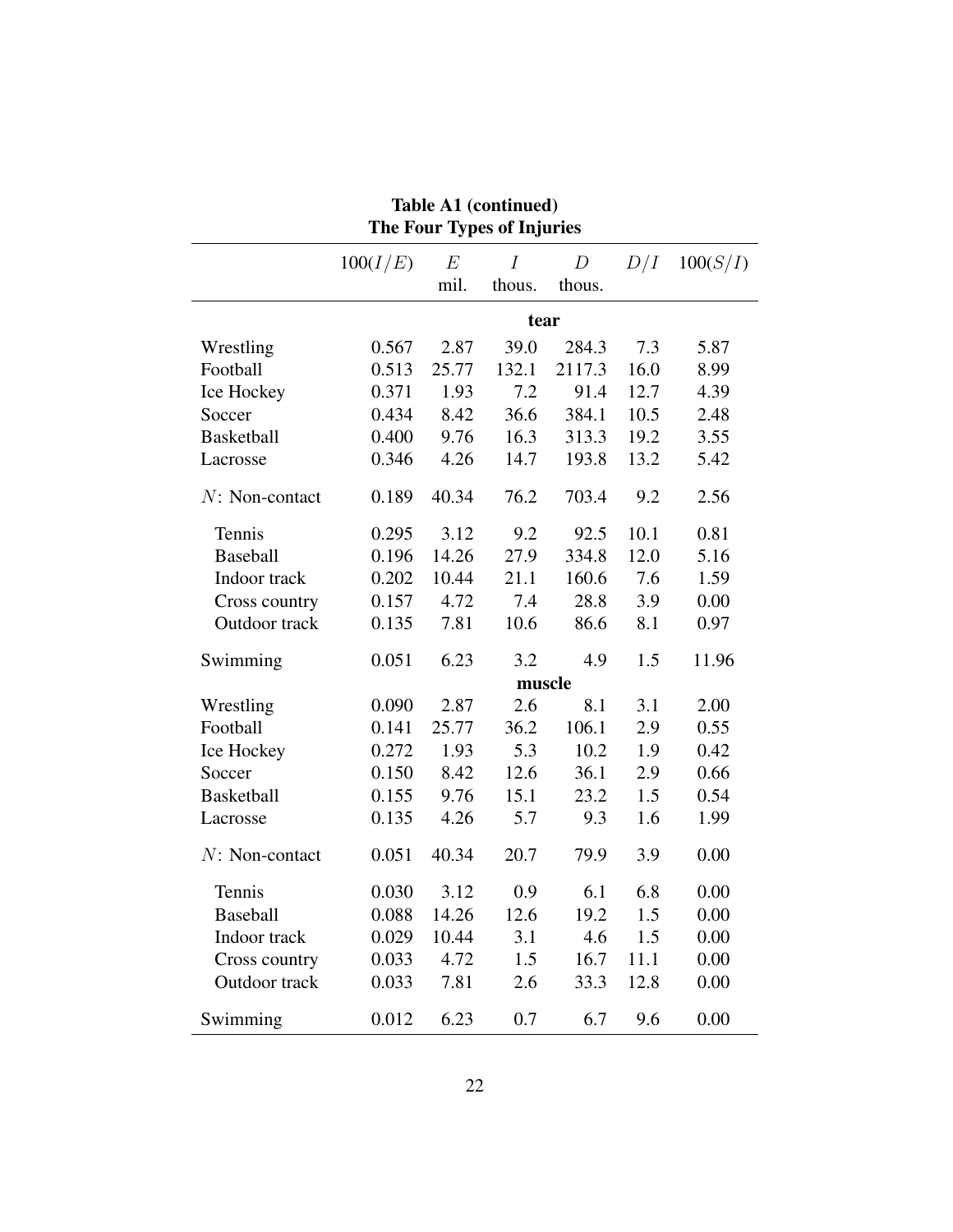| <b>NCAA Category</b>            | <b>Mathers Study</b>             | <b>Mathers Rate</b> |
|---------------------------------|----------------------------------|---------------------|
|                                 | concuss                          |                     |
| Concussion                      | Intracranial Injury (Short-term) | 0.359               |
| Nervous System                  | Intracranial Injury (Short-term) | 0.359               |
|                                 | bone                             |                     |
| Exostosis                       | <b>Sports Injuries</b>           | 0.118               |
| <b>Myositis Ossificans</b>      | <b>Sports Injuries</b>           | 0.118               |
| Osteochondritis                 | <b>Sports Injuries</b>           | 0.118               |
| Fracture and Fracture (stress): |                                  |                     |
| Ankle                           | Ankle                            | 0.196               |
| <b>Upper Arm</b>                | Clavicle, Scapula or Humerus     | 0.153               |
| Cervical Spine/Neck             | Vertebral Column                 | 0.266               |
| Chest/Ribs                      | Rib or Sternum                   | 0.199               |
| Elbow                           | Radius/Ulna                      | 0.180               |
| Foot/Toes                       | Foot Bones                       | 0.077               |
| Forearm                         | Radius/Ulna                      | 0.180               |
| Hand/Fingers                    | <b>Hand Bones</b>                | 0.100               |
| Head/Face                       | Face Bones                       | 0.223               |
| Hip/Groin                       | Pelvis                           | 0.247               |
| Knee                            | Patella, Tibia or Fibula         | 0.271               |
| Lower Leg/Achilles              | Patella, Tibia or Fibula         | 0.271               |
| Lumbar Spine                    | Vertebral Column                 | 0.266               |
| Mouth                           | Episode Resulting in Tooth Loss  | 0.014               |
| <b>Nose</b>                     | <b>Face Bones</b>                | 0.223               |
| Sacrum/Pelvis                   | Pelvis                           | 0.247               |
| Shoulder/Clavicle               | Clavicle, Scapula or Humerus     | 0.153               |
| Thigh                           | Femur - Short Term               | 0.372               |
| Thoracic Spine                  | Vertebral Column                 | 0.266               |
| Wrist                           | <b>Hand Bones</b>                | 0.100               |
|                                 | tear                             |                     |
| Cartilage Injury                | <b>Sports Injuries</b>           | 0.118               |
| Dislocation                     | Dislocation                      | 0.074               |
| Sprain                          | Sprains                          | 0.064               |
| <b>Strain</b>                   | Sprains                          | 0.064               |
| Strain/Tear                     | Sprains                          | 0.064               |
| Subluxation                     | Dislocation                      | 0.074               |
|                                 | muscle                           |                     |
| Contusion (hematoma)            | Sports <i>in</i> Juries          | 0.118               |
| Spasm                           | <b>Sports Injuries</b>           | 0.118               |

Table A2 Disability Rates from Mathers et al. (1999)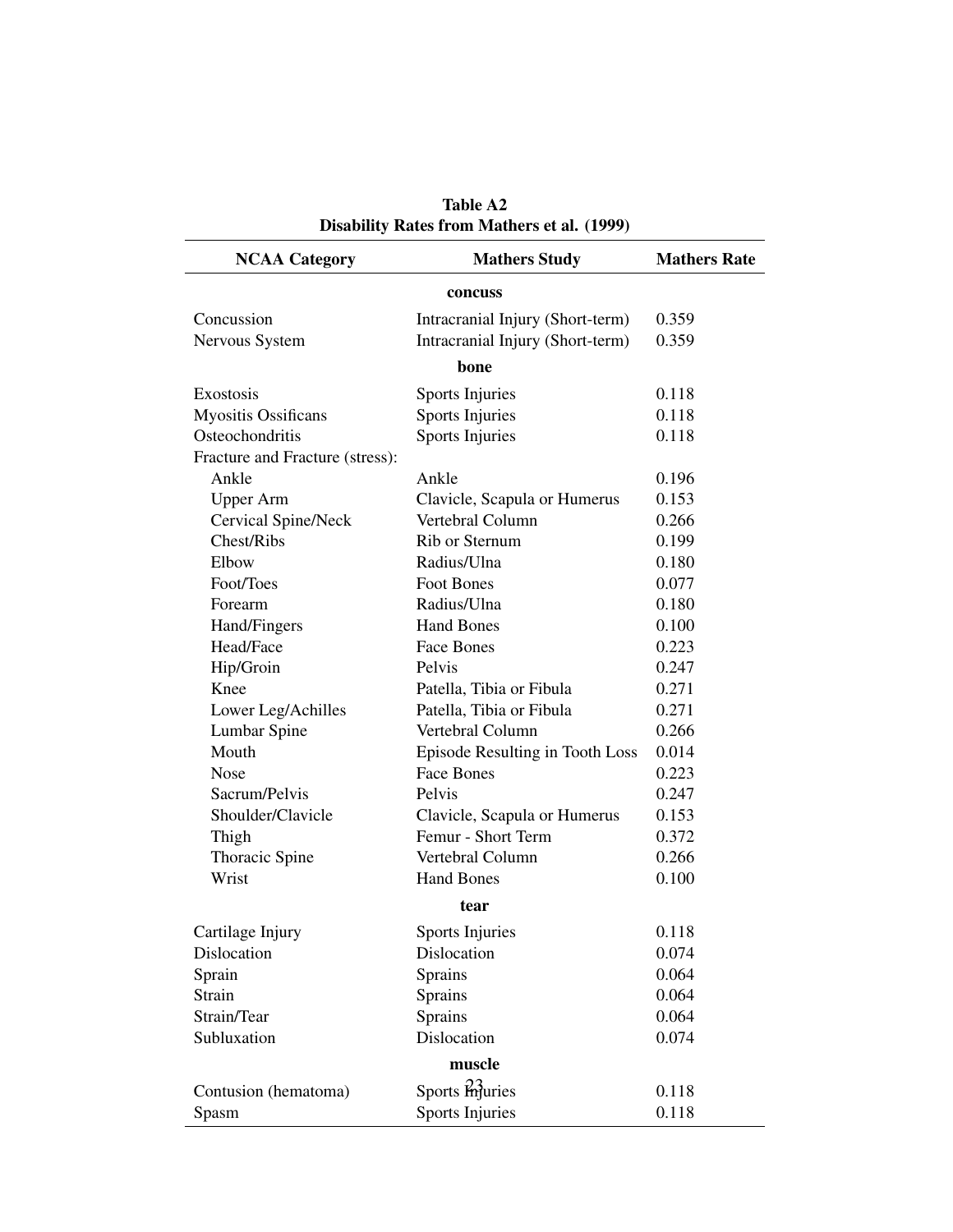## References

- [1] Abelson, Peter, 2003, "The Value of Life and Health for Public Policy," *The Economic Record*, vol. 79, pp. S2–S13, June.
- [2] Abelson, Peter, 2004, "Is Injury Compensation Excessive?" *Economic Papers*, vol. 23, no. 1, pp. 129-139, June.
- [3] Aldy, Joseph De. and W. Kip Viscusi, 2008, "Adjusting the Value of a Statistical Life for Age and Cohort Effects," *The Review of Economics and Statistics*, vol. 90, no. 3, pp. 573–581, August.
- [4] C. M. Baugh, P. T. Kiernan, E. Kroshus, D. H. Daneshvar, P. H. Montenigro, A. C. McKee, and R. A. Stern, 2014, "Frequency of head-impact–related outcomes by position in ncaa division i collegiate football players," *Journal of Neurotrauma*, vol. 32, no. 5, pp. 314–326.
- [5] Cutler, David M., 2004, *Your Money or Your Life*, Oxford University Press, New York.
- [6] S. L. Dalton, Z. Y. Kerr, and T. P. Dompier, 2015, "Epidemiology of hamstring strains in 25 ncaa sports in the 2009-2010 to 2013-2014 academic years," *The American Journal of Sports Medicine*, vol. 43, no. 11, pp. 2671– 2679.
- [7] S. L. Dalton, A. B. Zupon, E. C. Gardner, A. Djoko, T. P. Dompier, and Z. Y. Kerr, 2016, "The epidemiology of hip/groin injuries in national collegiate athletic association men's and women's ice hockey: 2009-2010 through 2014-2015 academic years," *Orthopaedic Journal of Sports Medicine*, vol. 4, no. 3.
- [8] Department of Health and Human Services, 2014, "Common Sports Injuries: Incidence and Average Charges," it ASPE Issue Brief, March 17.
- [9] E. C. Gardner, 2015, "Head, face, and eye injuries in collegiate women?s field hockey," *The American Journal of Sports Medicine*, vol. 43, no. 8, pp. 2027–2034.
- [10] E. E. Hibberd, Z. Y. Kerr, K. G. Roos, A. Djoko, and T. P. Dompier, 2016, "Epidemiology of acromioclavicular joint sprains in 25 national collegiate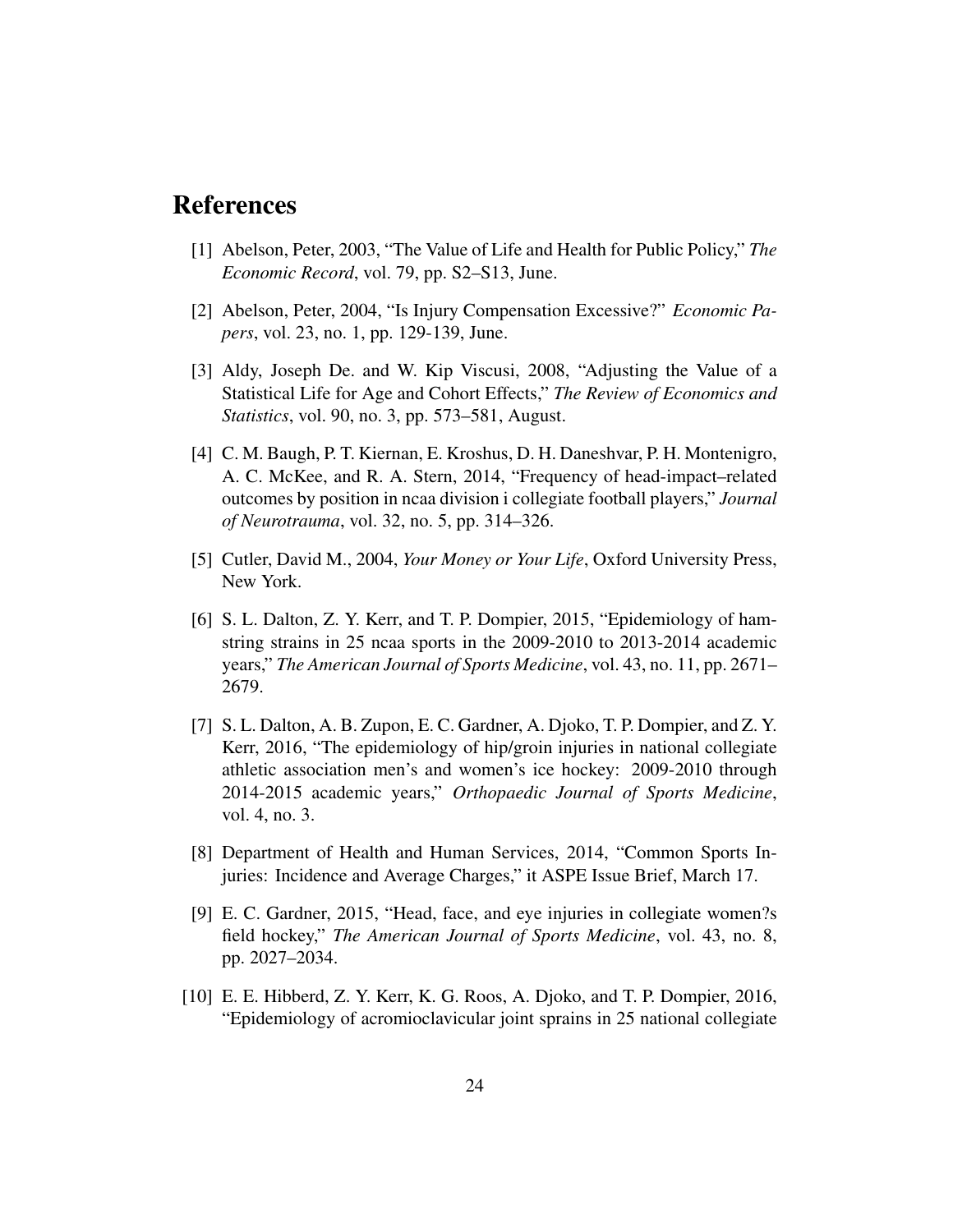athletic association sports: 2009-2010 to 2014-2015 academic years," *The American Journal of Sports Medicine*.

- [11] Z. Y. Kerr, T. P. Dompier, E. M. Snook, S.W. Marshall, D. Klossner, B. Hainline, and J. Corlette, 2014, "National collegiate athletic association injury surveillance system: Review of methods for 2004-2005 through 2013-2014 data collection," *Journal of Athletic Training*, vol. 49, no. 4, pp. 552–560.
- [12] Z. Y. Kerr, E. Kroshus, J. Grant, J. T. Parsons, D. Folger, R. Hayden, and T. P. Dompier, 2016, "Epidemiology of national collegiate athletic association men's and women's cross-country injuries, 2009/2010 through 2013/2014," *Journal of Athletic Training*, vol. 51, no. 1, pp. 57–64, PMID: 26701643.
- [13] Z. Y. Kerr, S. W. Marshall, T. P. Dompier, J. Corlettem D. A. Klosner, and J. Gilchrist, 2016, "College Sports-Related Injuries - United States, 2009- 10 Through 2013-14 Academic Years," *Morbidity and Mortality Weekly Report*, vol. 64, no. 48, pp. 1330–1336.
- [14] Z. Y. Kerr, K. G. Roos, A. Djoko, S. L. Dalton, S. P. Broglio, S. W. Marshall, and T. P. Dompier, "Epidemiologic measures for quantifying the incidence of concussion in national collegiate athletic association sports," *Journal of Athletic Training*, vol. 0, no. 0, p. null, 0. PMID: 27331336.
- [15] K. L. Kucera, S. W. Marshall, D. R. Bell, M. J. DiStefano, C. P. Goerger, and S. Oyama. 2011, "Validity of Soccer Injury Data from the National Collegiate Athletic Association's Injury Surveillance System," *Journal of Athletic Training*, vol. 46, no. 5, pp. 489–499.
- [16] R. C. Lynall, Z. Y. Kerr, A. Djoko, B. M. Pluim, B. Hainline, and T. P. Dompier, 2015, "Epidemiology of national collegiate athletic association men's and women's tennis injuries, 2009/2010?2014/2015," *British Journal of Sports Medicine*.
- [17] R. C. Lynall, Z. Y. Kerr, M. S. Parr, A. C. Hackney, and J. P. Mihalik, 2016, "Division i college football concussion rates are higher at higher altitudes," *Journal of Orthopaedic & Sports Physical Therapy*, vol. 46, no. 2, pp. 96– 103, PMID: 26755407.
- [18] Mathers, C., T. Vos, and C. Stevenson, 1999, *The Burden of Disease and Injury in Australia*, Australian Institute of Health and Welfare, AIHW Cat. No. PHE 17, Canberra.